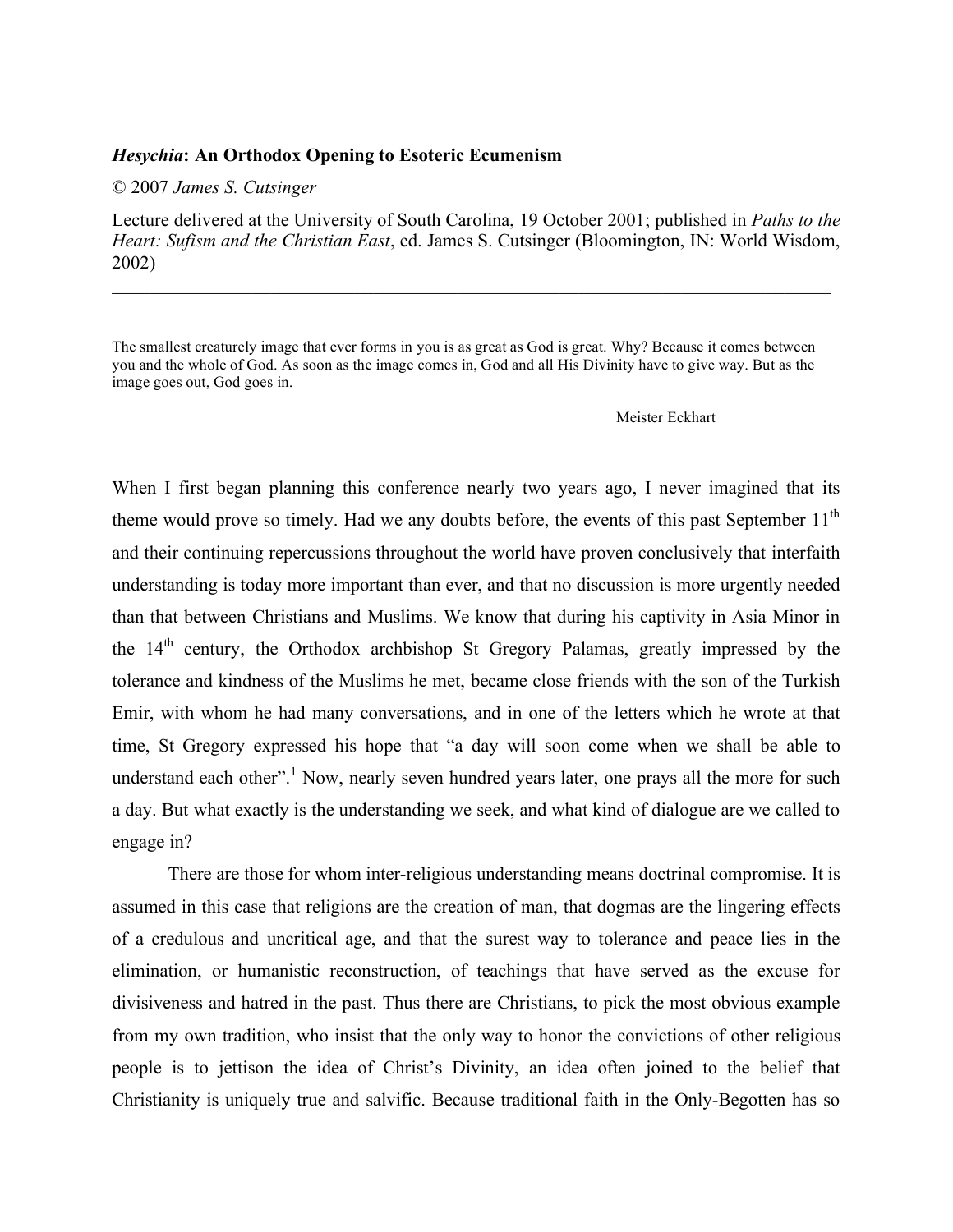often been confused with an ideology of the "only correct", it has seemed to these liberal ecumenists that the dogma must be discarded, and it is no surprise, given the reductionist tenor of religious conversation in the West, that such Christians have enjoyed a certain amount of success in promoting this method of dialogue with their counterparts in other traditions. Jesus was a preacher and a gifted teacher, they say, but there was nothing about Him of a supernatural or miraculous order: no virgin birth, no walking on the water or exorcism of demons, and no physical resurrection from the dead.

Now of course, a reductionist mindset is not the only explanation for the success of such ventures, and I do not mean to be simplistic. Clearly a considerable measure of good must come from the discovery, however occasioned, that people who practice different religions from our own are human too, and we would seriously err, especially in these turbulent and frightening days, to dismiss or belittle any well-intentioned effort to overcome prejudice and xenophobia. But we would also err if we ignored the fact that dialogue of the kind I have described so far, besides being based upon a lie about Christ, cannot help but contribute to the very problems it aims to solve. For it is in the very nature of things that pious believers will seize all the more strongly upon their convictions, and with all the more unthinking fervor, when they feel themselves threatened with a betrayal coming from within the ranks of their co-religionists. The ecumenism of the de-mythologizers is certainly not the only cause of religious retrenchment. Nevertheless liberal dialogues and exclusivist monologues remain like two sides of one coin, and it is only the shortest of steps from the substitution of a purely human teacher for the incarnate Second Person of the Holy Trinity to the insistence that a conscious and explicit commitment to Jesus Christ is the only means of salvation.

Is there any way out of this impasse? Is it possible, in other words, for people who follow different spiritual paths to acknowledge the presence of saving Truth in one other's religions, but without undermining the dogmatic foundations of their own? To refer specifically to the traditions represented at this conference, and to put my question in a yet more pointed way: is it possible for an Orthodox Christian like myself to respect Islam as a fully valid religion, revealed by the same God whom I worship, but without denying what my own tradition teaches me about the Divinity of Jesus Christ, even though (as we know) what Muslims believe concerning this same "Jesus, son of Mary" is so considerably different? I believe very firmly that the answer is yes. Indeed I would go further and say that an affirmative response to these questions is not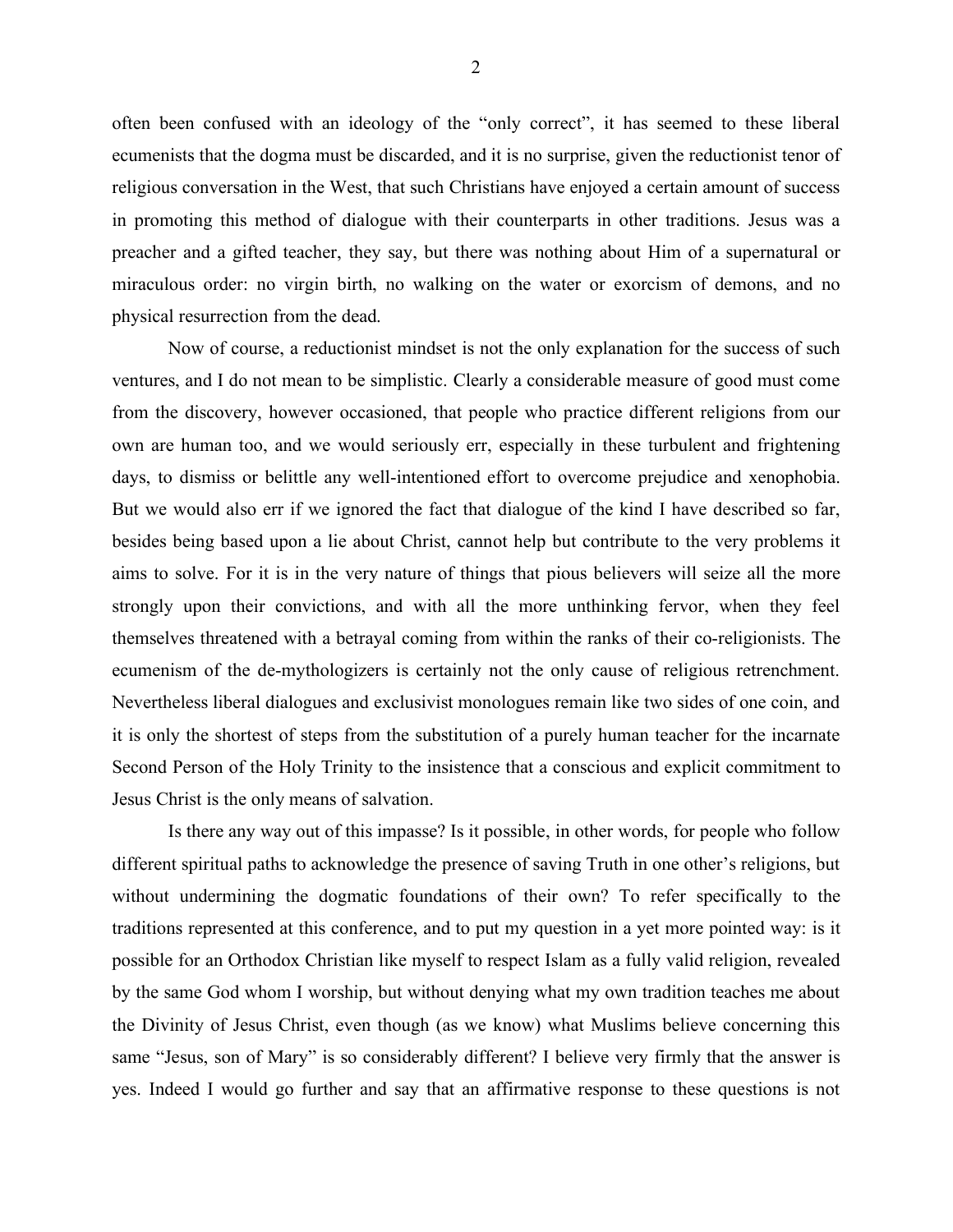simply possible; it is necessary. For Christian faith in Christ, if genuine and if pursued to its depths, is inseparable from the double precept that we should *touch* but not *cling*.

I have in mind Christ's words in John 20. Speaking on the one hand to Thomas, Jesus commands him to stretch forth his hand, to "place it in my side", and to "be not faithless, but believing"; and Thomas's response is the greatest of all the confessions in scripture: "My Lord and my God" (Jn 20:27-28). On the other hand, speaking to Mary Magdalene, Christ instructs her, "Do not hold me"—the Greek verb *haptô* means to bind something fast—"for I have not yet ascended to my Father; but go to my brethren and say to them, I am ascending to my Father and your Father, to my God and your God" (Jn 20:17). Taken together, these two commandments provide the model for every Christian's proper relation to Jesus: one is to reach out and touch Him as "*my* Lord and *my* God," acknowledging and embracing His true Divinity, but without clinging to the outward manifestation of that Divinity, and thus without binding Him in a way that would obstruct His ascent—and ours with Him—to *His* Lord and *His* God.

This double relationship between the Christian and Christ adumbrates, in the idiom of one religion, a more general relationship, found in all religions, between the outward or exoteric form and the inward or esoteric Truth which that form conveys, and it opens us to the possibility of a different kind of dialogue, one based upon a common understanding of the metaphysical essence of traditional teachings, and not limited by the letter of their dogmatic expressions. As many in my audience know, the Swiss philosopher and perennialist author Frithjof Schuon has described this approach as an "esoteric ecumenism",<sup>2</sup> and he insists throughout his many books that it is only esoterism which can avoid the dilemma that I was speaking of earlier. It is obvious, he writes, that the "narrowly literal belief" of exclusivist dogmatism, while "feasible within a closed system knowing nothing of other traditional worlds", has become "untenable and dangerous in a universe where everything meets and interpenetrates".<sup>3</sup> The solution, however, is not the "false ecumenism" of the liberals which "abolishes doctrine", and which (as Schuon sharply notes) in order "to reconcile two adversaries . . . strangles them both". No, a "true ecumenism" must honor and uphold the importance of traditional dogmas, irreconcilable as they may appear exoterically, while at the same time appealing, on the basis of prayer and contemplative insight, to "the wisdom that can discern the one sole Truth under the veil of different forms". 4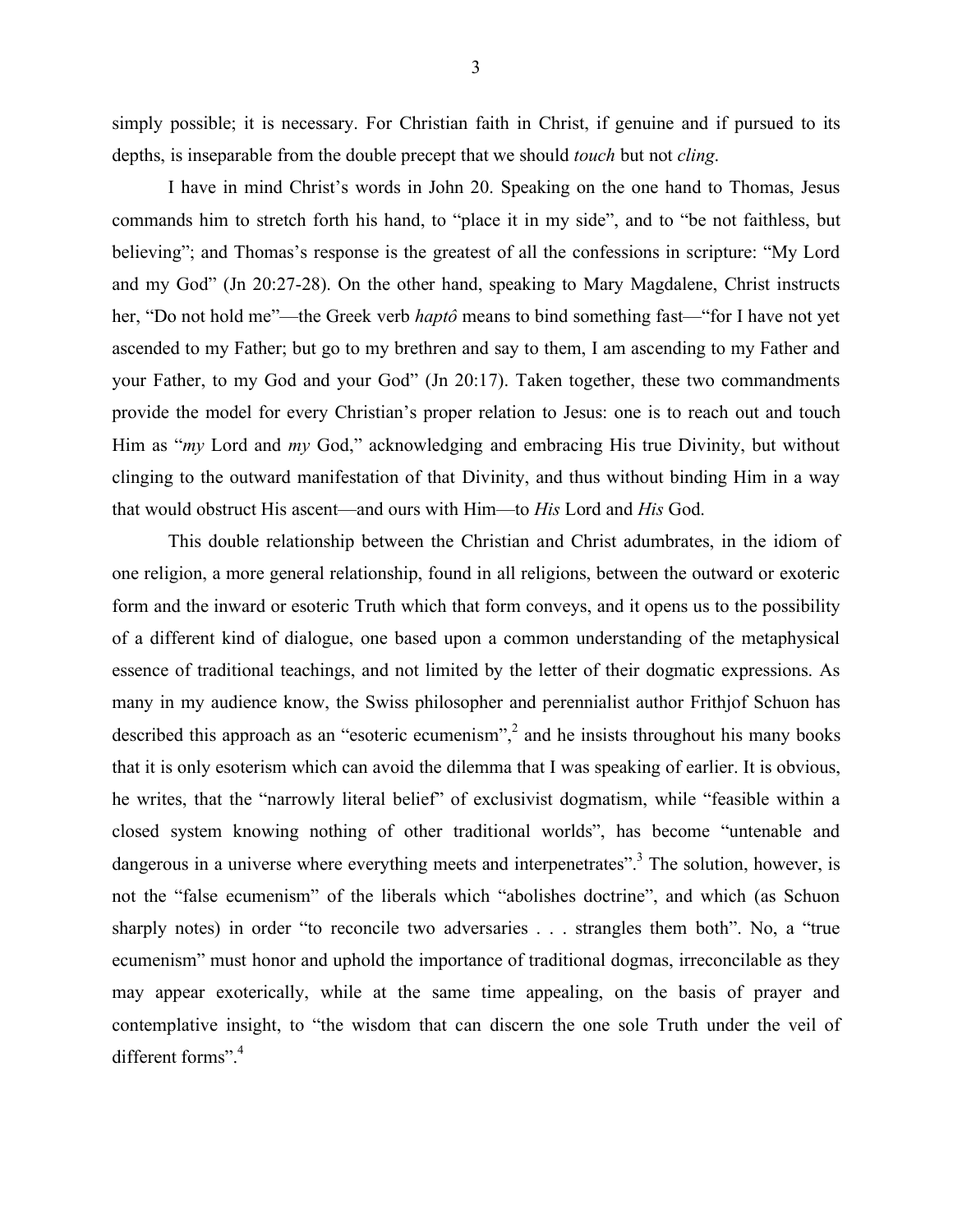What this means for our conference will perhaps be surprising to some. It means—again I am quoting from Schuon—that "the Christian must be really Christian and the Muslim really Muslim, however paradoxical this may seem in view of the spiritual communion that has to be established between them," for both parties, precisely for the sake of the mutual understanding they seek, are obliged to adopt "points of departure which are extrinsically and provisionally separative, not because they are separative or exclusive, but because, by their intrinsic veracity, they guarantee a true intuition of unity".<sup>5</sup>

For those not familiar with the perennialist perspective, this is a subtle, but extremely important point, and it needs to be emphasized. We are to take traditional doctrines seriously, not out of some sentimental and ill-conceived nostalgia for the past, and certainly not with condescension toward those presumed to have a simpler and less intelligent faith than our own. One honors these teachings because they are *true*, and because they provide, each in its own way and within the symbolic and ritual context of a given tradition, an opening onto the Truth as such. It is only by conforming to "holy separation at the base," Schuon therefore writes, that we can realize "holy union at the summit; one can attain to the latter only by first perceiving the element of unity in the revealed form itself, and by loving this form as an expression of the Supraformal."<sup>6</sup> What this implies, concretely, is that in a dialogue such as ours the Christian interlocutor can expect to reach a sympathetic understanding of Islam only by a continued insistence that Christ was indeed God incarnate, and not merely a prophet. The Christian must embrace this teaching with his full conviction, stretching forth his hand, like Thomas, in worshipful reverence to Jesus, and communicating in His divine body and blood, for it is by this means precisely that he will come to hear finally the words given to Mary, words spoken in the privacy and freshness of that first paschal garden: Do not hold Me back, but come with Me into the very heights of the only Real. *Lâ ilâha illâ'Llâh*.

Now of course, to place the central teachings of Christianity and Islam so closely side by side is bound to create something of a shock, and this juxtaposition will be especially shocking for traditional Christians, who will strongly resist the suggestion that the Jesus of the Gospels was Himself a witness to the Muslim *shahâdah*, and who may therefore find themselves from the start deeply suspicious of the dialogue I am here proposing. Surely, they will say, there is an unbridgeable difference between the belief that Christ was just one in a series of human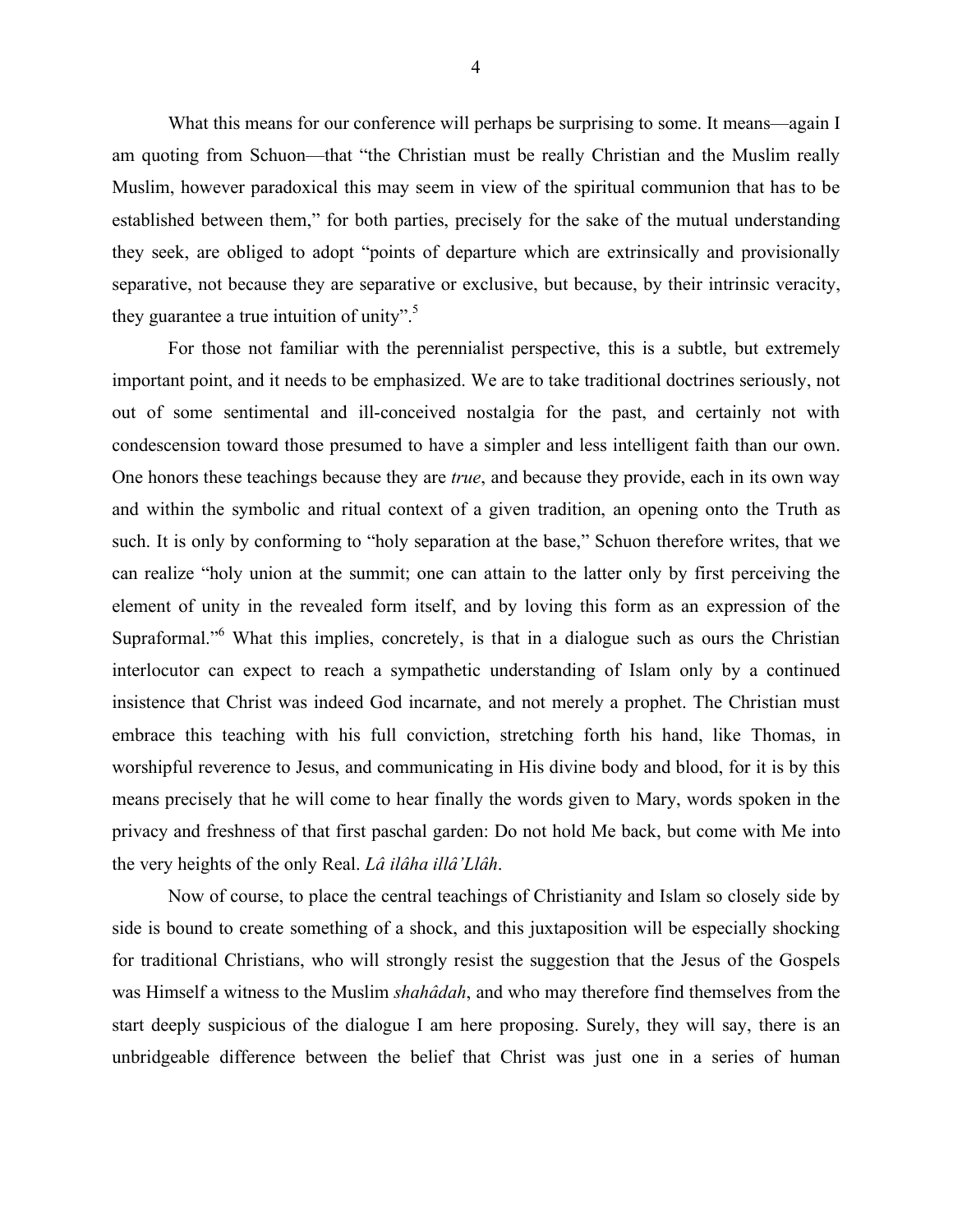messengers and the belief that He is God, and they may well suppose that the perennialists have done no less an act of violence to their religion than the liberals.

I have elsewhere undertaken a doctrinal response to these criticisms and have attempted to explain in some detail how the formal dogmas of Christology promulgated by the early Councils of the Church themselves open up to precisely this esoteric equivalence.<sup>7</sup> Nor, as I have endeavored to show, is this a question simply of some contrived and Procrustean compatibility. For unless we choose to be heretics, the Christian tradition forbids us to think that the Second Person of the Trinity is the same as the first, or that His Divinity was confined to the historical individuality of Jesus alone. On the contrary, in contemplating the mystery of the two natures in the single Person of Christ, we must remember that it was not the Father who was incarnate in Jesus, nor was it some particular man, but man as such, who was hypostatically assumed into God. Indeed we ourselves are that man in our essential humanity, and the God who took us into Himself was the *Logos* or Word, whose Divinity is itself derived from a yet more ultimate Source: "The Father," as He Himself tells us, "is greater than I" (Jn 14:28). Jesus *is* most certainly God, and the perennialist would be among the first to defend the miraculous truth of that stunning ellipsis. But this does not mean that saving power was fully expended at a single moment of history, or that we should confuse the uniqueness of Him who was incarnate, *the only begotten Son of God*, with the human particularity of Jesus of Nazareth. There is only one eternal Son and one *Logos*, and "no man," He tells us, "comes to the Father except by Me" (Jn 14:6). But nowhere do the creeds oblige us to equate His transcendent uniqueness with a singularity of the factual or temporal order.<sup>8</sup>

Today, however, my topic is not doctrine but method. I would like to look once again at the Christological question, so as to understand better the inward unanimity between the Christian and Muslim approaches to Christ, but I shall do so in a different and somewhat indirect way, by focusing our discussion on prayer. The goal is much the same, to encourage Christians, especially my fellow Orthodox, to keep their minds open to the possibilities of an esoteric ecumenism, but rather than examining the implications of traditional dogma as such, I wish to call your attention instead to the contemplative practice of the Christian East. "When a man seeks to escape from dogmatic narrowness," Schuon has written, "it is essential that it be 'upwards' and not 'downwards'",<sup>9</sup> for "truth does not deny forms from the outside, but transcends them from within."<sup>10</sup> As I shall suggest in what follows, there is no better way of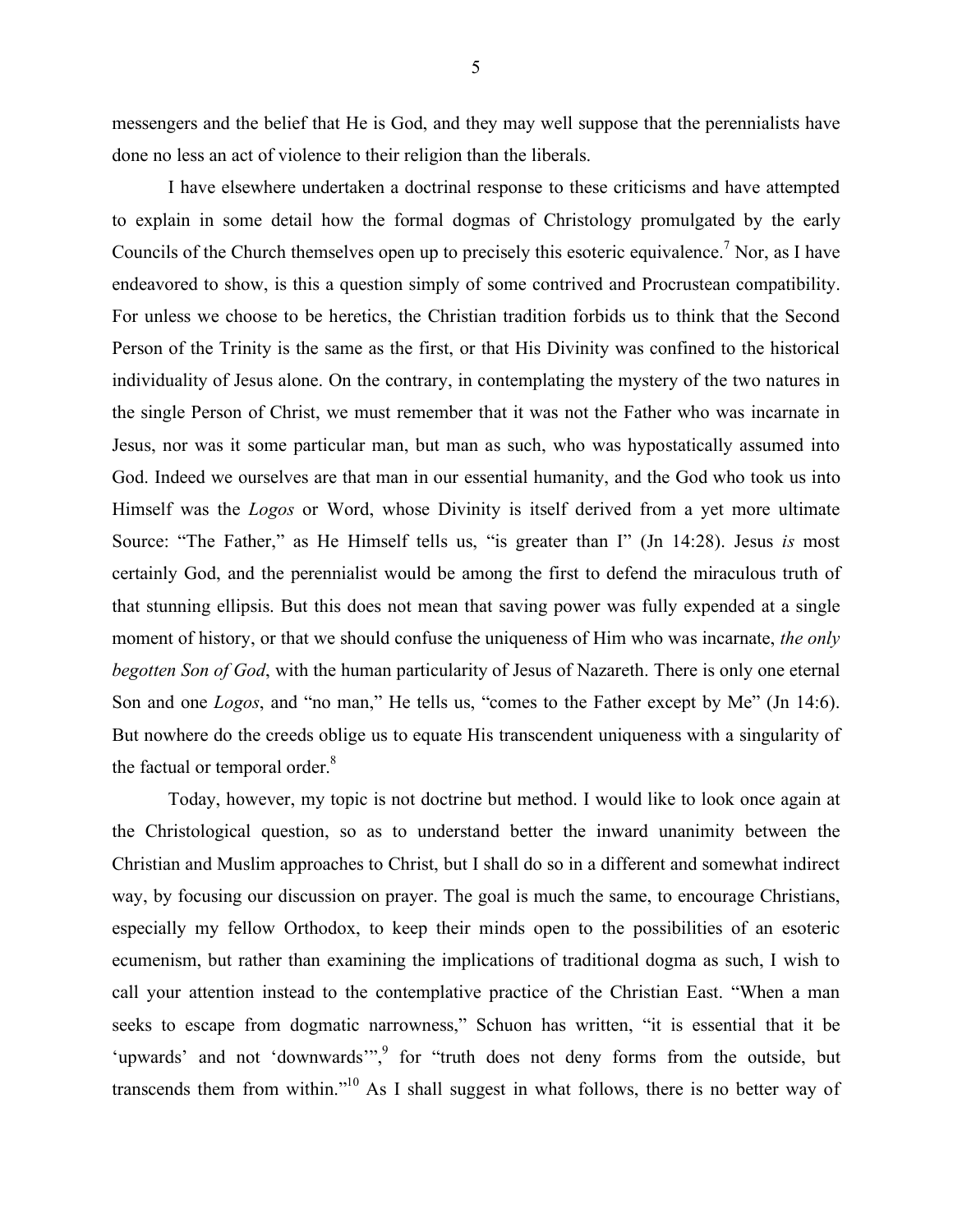understanding what this transcendence or inward ascent may involve for the Christian than to consider that distinctive method of prayer, described in the *Philokalia* and other traditional sources, which we know by the name of Hesychasm. Of course, in the emphasis that it places upon the mystical and interior life, the East itself is already a kind of ascent within the larger tradition, an opening in the Christian carapace to truths of a less formal and less juridical order. But the *hesychia* which has been sought by its masters as the final goal of their Way points us even further upward and inward, to an opening within the opening, inviting us into the very heart of a distinctively Christian esoterism.

\* \* \*

It is customary for authorities on Eastern Christian spirituality to distinguish several senses of the term *hesychia*, a word often simply translated as "stillness", and in doing so they sometimes call attention to one of the *apothegmata* that we find among the *Sayings of the Desert Fathers*. We are told that when the Abba Arsenios was still living in the city, he prayed to God, asking to be shown the path to salvation, and in response a voice came to him from Heaven and said, "Arsenios, be solitary, be silent, be at rest. These are the roots of a life without sin."<sup>11</sup> Only the last of these imperatives employs a cognate of the word *hesychia* itself, but it is traditionally understood, from the way in which the teaching is expounded in other Fathers, that the practice of Hesychasm includes all three of the dimensions contained in the answer to this Abba's prayer.

Corresponding to the three-fold structure of the human microcosm, there is first a physical or a bodily *hesychia*, which is apparent in the isolation of the hermit. "Be solitary," were the heavenly words. Thus, on the material and most external level of our being, we are Hesychasts when we retreat from the world and live alone, exchanging our life in society, or perhaps even the cenobitical life of a cloistered monk, for the life of an anchorite. This is the mode of *hesychia* that St Gregory of Sinai has in mind in teaching that "the practice of stillness is one thing and that of community life is another",<sup>12</sup> and it is in this same vein that Evagrios Pontikos (who was himself styled the Solitary) advises us, "If you cannot attain stillness where you now live, consider living in exile". <sup>13</sup> Second, there is a *hesychia* as it were of the soul, which one observes above all in refraining from speech. "Be silent," said the voice to Arsenios. In this case, we become Hesychasts, not in taking flight from the companionship of other men, but in guarding our tongues and in deliberately withdrawing, whether permanently or at certain set times, from verbal communication with our fellows. It is to this dimension of the method that St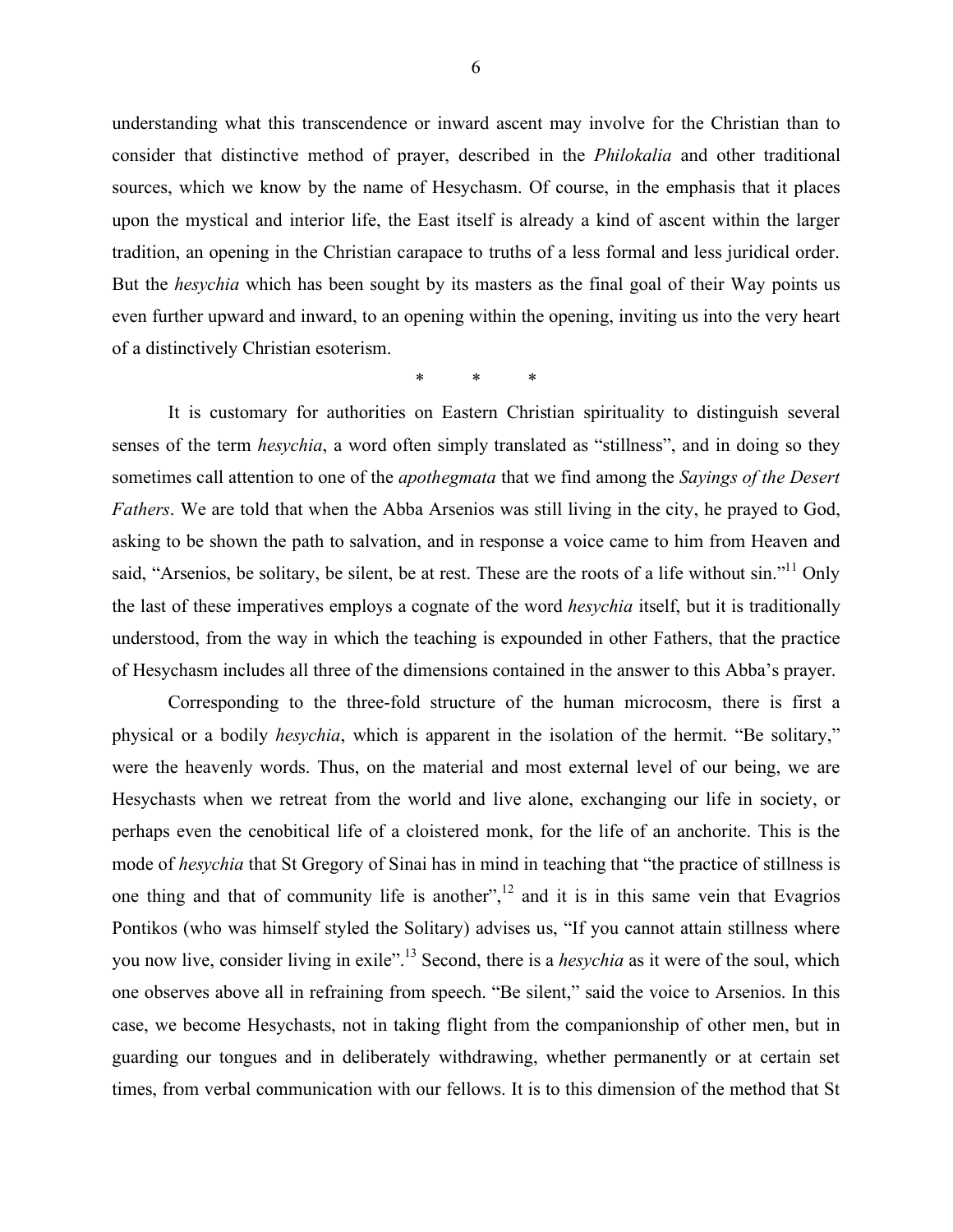Thalassios the Libyan refers in warning that "only spiritual conversation is beneficial; it is better to preserve stillness than to indulge in any other kind".<sup>14</sup>

There remains, however, yet a third kind of stillness, *hesychia* proper, suggested to Arsenios by the words "be at rest"—*hesychaze* in Greek. This, we discover, is a spiritual stillness, a *hesychia* corresponding to the level of man's *nous* or intellect and distinguished (say the Fathers) by an inward state of complete serenity, immobility, and peace. By far the most difficult of all to attain, this truest and deepest form of Hesychasm consists in a solitude that is no longer contingent upon one's location in space and in a silence that is independent of speech. Reproving the monk who supposes that his desert cave is enough, St Symeon the New Theologian stresses that a "stillness" understood merely in terms of "withdrawal from the world" is of absolutely no benefit "if we are lazy and negligent",<sup>15</sup> and according to one of the most famous of the desert sayings, it was revealed to St Anthony the Great, called the father of monks, that there was a busy physician living in the midst of the city who was his spiritual equal.<sup>16</sup>

With these and similar texts in mind, Bishop Kallistos Ware has remarked that "solitude is a state of soul, not a matter of geographical location".<sup>17</sup> It seems from other sources, however, that we would be justified in extending his observation to a further level, adding that true silence is a state of the spirit, and not a matter of audible communication. Thus St John Cassian, warning about the wiles we must be on guard against in our battles with the demon of self-esteem, calls our attention to the fact that "when [this demon] cannot persuade [a man] to feel proud of his display of eloquence, it entices him through silence into thinking he has achieved stillness".<sup>18</sup> Such an admonition would obviously not be necessary if silence and stillness were exactly the same, nor if keeping our mouths closed were sufficient for entering into the perfection of peace. But no, even as solitude is no guarantee of silence, so silence is no guarantee of serenity. There is instead yet another, deeper, and considerably rarer level of *hesychia*, where one is no longer distracted even by an inward interlocutor and where the space of the heart remains unencumbered even by the conversations that we so often have with ourselves.

As many of you know, the Fathers of the *Philokalia* often describe this third form of stillness as a freedom from thoughts. As we read their writings, however, what we soon discover is that the term itself "thought" has several meanings, and that there are accordingly, even within the domain of this profoundest kind of *hesychia*, several distinct degrees of freedom, and so depths within depths. At a first and most superficial level, "thoughts"—*logismoi* is the term in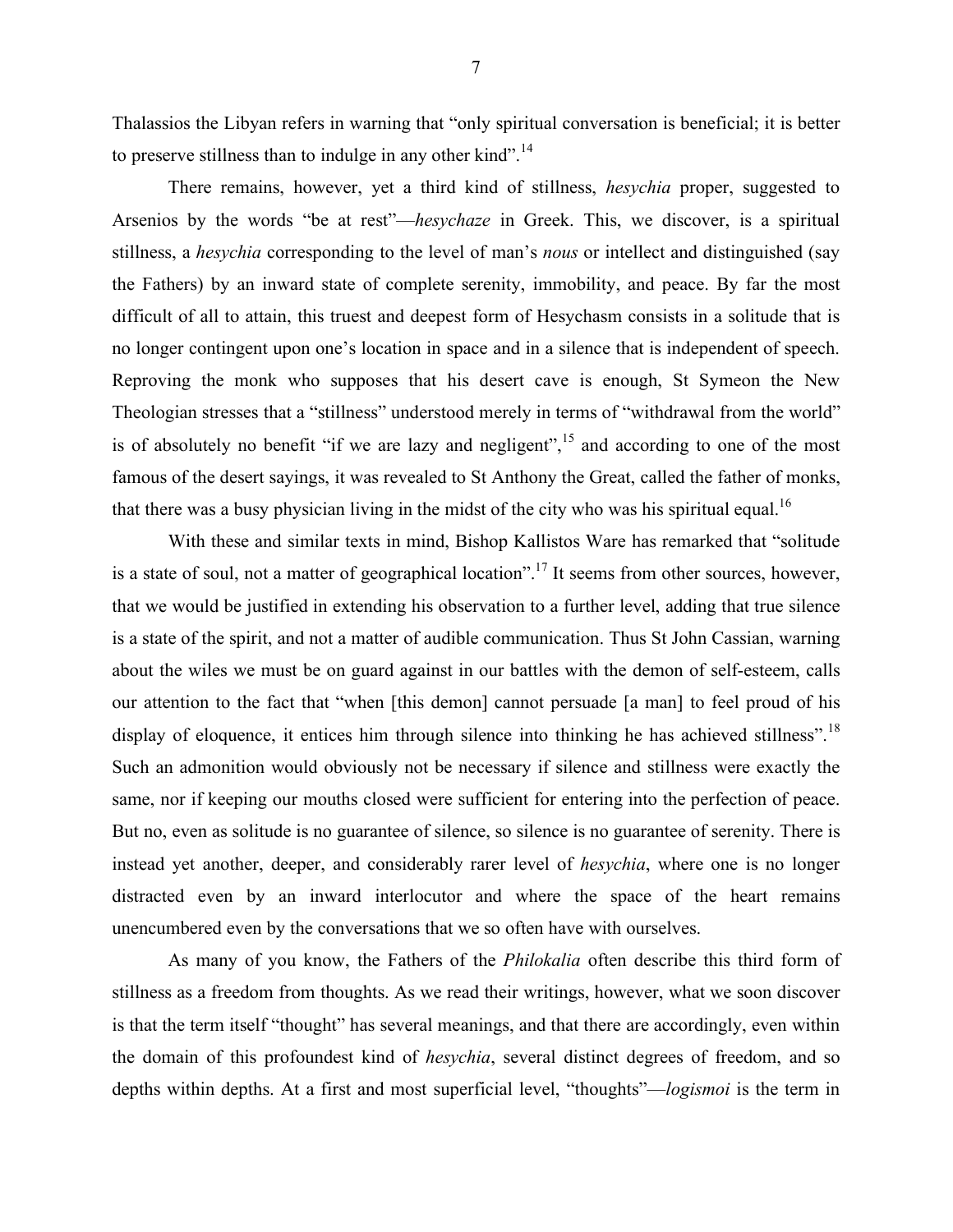the Greek—are taken to mean specifically bad thoughts or temptations, provoked by the demons, which attack a man through the two lower parts of his soul: either through the appetitive and desiring power, which when uncurbed gives rise to lust and gluttony, or through the incensive and irascible power, whence comes the temptation to anger. St Neilos the Ascetic seems to be speaking mainly of the former when he explains that "stillness will in time free the intellect from being disturbed by impure thoughts",<sup>19</sup> while in the Bible St Paul refers to thoughts proceeding from the latter source when he says that "in every place men should pray, lifting holy hands without anger or quarreling" (1 Tim 2:8).

As it happens, however, this same passage from scripture, 1 Timothy 2:8, provides the Hesychast with good reason for thinking that true stillness is something still deeper, involving more than just freedom from the obvious seductions of the world and their resulting passionate thoughts. For what St Paul actually says in the Greek of this verse is that men should pray without *dialogismos*, a word which can be translated as quarrel or argument, but which also means any mode of dialogue, conversation, or debate, whether taking an external or an internal form, and thus—even more fundamentally—any effect or operation of the mind. In order to pray as he ought, it is therefore essential for the Hesychast to undertake a much subtler detachment and to cultivate an inward state uncompromised by the sense-impressions, visual memories, and other conceptual contents which are at once the causes and the consequences of discursive consciousness. No longer are "thoughts" to be understood merely as the grosser images of sensuality, greed, and violence that dominate the thinking of the worldly man; the *logismoi* from which one is obliged to escape are instead the very apparatus of conceptual reasoning.

Here again, however, we find that there is more than one level, and different texts from the Fathers call attention to different dimensions of consciousness. On the one hand, certain passages are focused primarily on thoughts which flow from our perception of the physical world and which are responsible for giving shape to empirical data. When your intellect "withdraws from the flesh and turns away from all thoughts that have their source in sense-perception, memory, or the soul-body structure", says Evagrios, "then you may conclude that you are close to the frontiers of prayer".<sup>20</sup> Similarly St Hesychios the Presbyter counsels that we should pursue with all our strength "that perfect stillness of heart and blessed state of soul" that comes when the mind is "free from all images", a state—he is quick to add—which "is all too rarely found in man".<sup>21</sup> Meanwhile St Gregory of Sinai teaches that we have begun to attain to a state of pure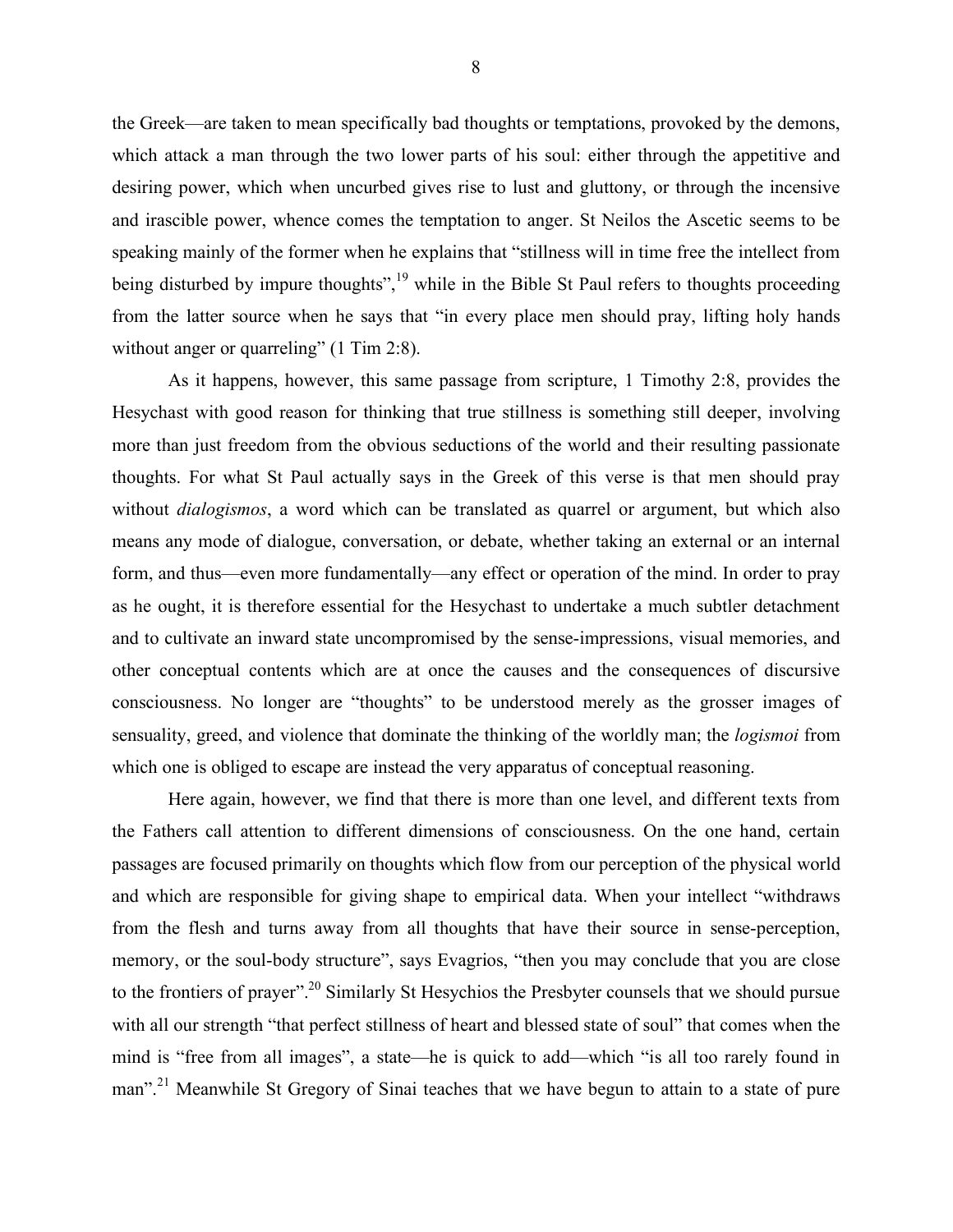*hesychia* only when "the intellect sees neither itself nor anything else in a material way. On the contrary"—he continues—"it is often drawn away even from its own senses by the light acting within it; for now it grows immaterial and filled with spiritual radiance".<sup>22</sup>

As this last formulation suggests, yet another level of withdrawal is possible, for there remains a final movement of inward ascent, one in which ideas as such are set aside and transcended, quite apart from any empirical or sensory basis. In this case, the *nous* or intellect, which is the seat of man's intuitive powers of apprehension and which, when activated through purgation, affords him an immediate knowledge of essences, becomes detached (says St Gregory) "even from its own senses", and the category of *logismoi* is thus expanded to include every object of consciousness, whether originating from a physical or a spiritual source. One notes, for example, that when St John Klimakos writes that "*hesychia* is a laying aside of thoughts", $^{23}$  he does not qualify the term: it is not simply bad thoughts, or thoughts arising from the senses, or thoughts which take the form of visual images, but thoughts in themselves which must be placed in suspension. This teaching is reinforced by St Hesychios, who calls his reader to a "stillness of mind unbroken even by thoughts which appear to be good", <sup>24</sup> and St Gregory of Sinai takes the additional step of insisting that even thoughts which *are* good, and not merely those appearing that way, must be renounced by the true Hesychast, for "stillness means the shedding of all thoughts for a time, even those which are divine and engendered by the Spirit; otherwise through giving them our attention because they are good we will lose what is better".<sup>25</sup>

What these spiritual masters are describing—at this deepest level of stillness—is the operative parallel to the doctrinal apophaticism for which Eastern Christianity is so well known, and which of course is so forcefully expressed in the works of St Dionysius the Areopagite. According to Dionysius, "the supra-essential being of God" is at "a total remove from every condition, movement, life, imagination, conjecture, name, discourse, thought, conception, being, rest, dwelling, unity, limit, infinity, the totality of existence", and it therefore follows, if we wish to approach this God in true prayer, that "we call a halt to the activities of our minds".<sup>26</sup> Just as Moses entered into darkness in his confrontation with God, so must we "leave behind everything that is observed," writes St Gregory of Nyssa, "not only what sense comprehends but also what the intelligence thinks it sees".<sup>27</sup> For in this way, says St Dionysius again, "by an undivided and absolute abandonment of yourself and everything, shedding all and freed from all, you will be uplifted to the ray of the divine shadow which is above everything that is".<sup>28</sup> Many passages in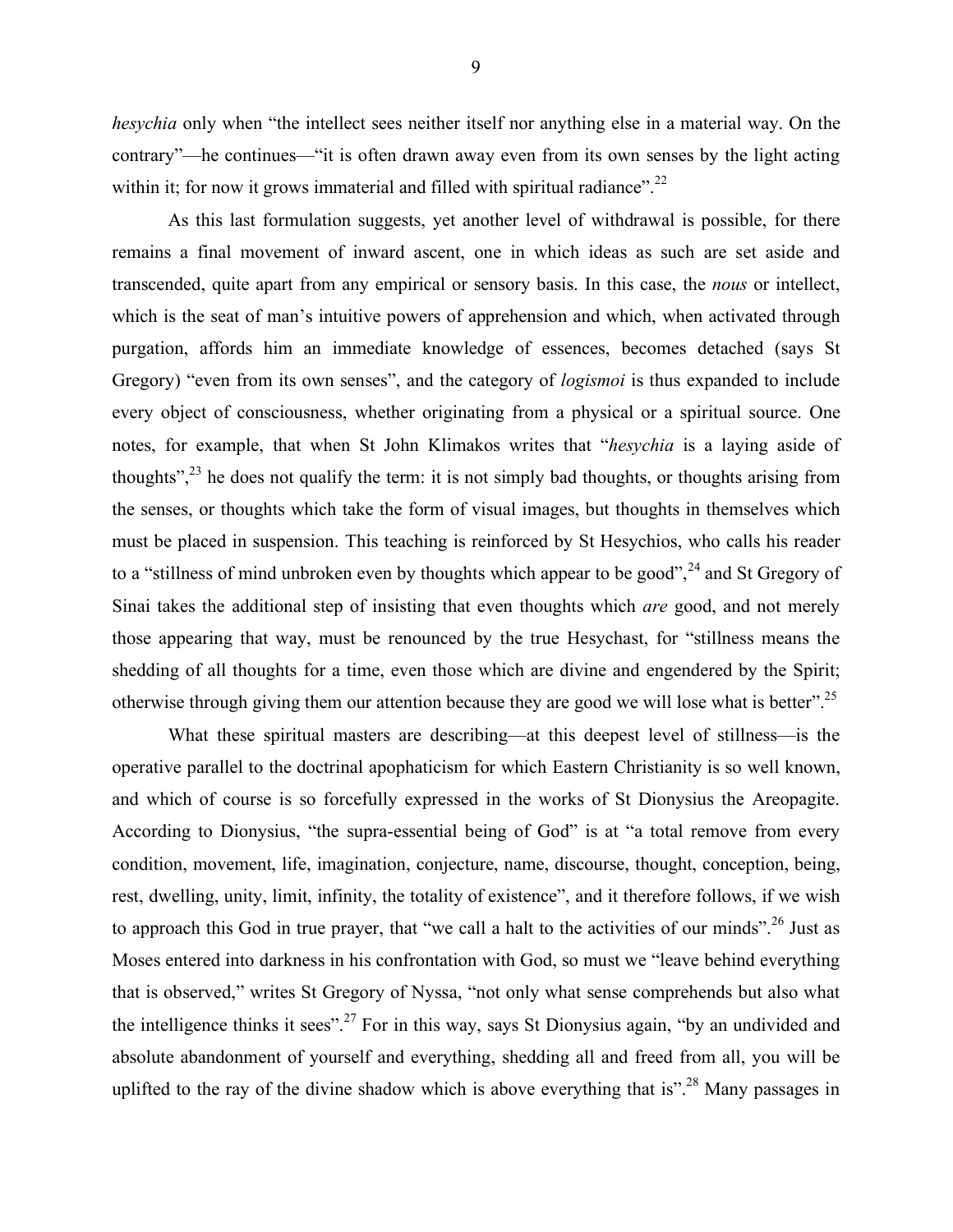the *Philokalia* underscore the necessity of this same final abandonment. "Do not think that avarice consists simply in the possession of silver or gold," writes St Peter of Damaskos. "It is present whenever our thought is attached to something",<sup>29</sup> however noble and true. Therefore, as St Diadochos of Photiki teaches, true poverty—the *faqr* of the Sufis—can be attained only through a mode of "prayer, deep stillness, and complete detachment" in which "a man sets himself utterly at naught".<sup>30</sup>

Here we come finally to the innermost goal of our quest. In order to be truly still, we discover, it is not enough for a man to live alone, or to refrain from speaking, or to resist temptation, or to close his eyes, or to think without images. If he wishes to pray without *dialogismos*, like a true Hesychast, he must become—in the words of St Hesychios—"totally empty of form".<sup>31</sup>

\* \* \*

Schuon has said that in authentic esoterism, "truth does not deny forms from the outside, but transcends them from within", and we have been attempting to glimpse what this inward transcendence might involve for the Christian by tracing the depths within depths of Eastern teaching on stillness. But transcendence is not denial, and we would seriously err if we supposed that Hesychasm is meant to culminate in mental nebulosity, or in a collapse of concentration and contemplative focus. On the contrary, as St Hesychios and other Fathers understood the process, becoming empty of form is not the same as having no outward form or support, and detachment from every object of consciousness must not be confused with an abandonment of consciousness as such. "Pure concentration also is prayer," writes Schuon, a concentration which is "none other than silence". But this silence can be of operative value, he adds, only "on condition that it have a traditional basis and be centered on the Divine".<sup>32</sup> The Hesychast masters were well aware of this principle, and while insisting that we should set aside every thought and go beyond every form, they never relinquished their fidelity to one particular thought nor their dependence on a central and indispensable form.

What I have in mind, of course, is their methodic use of the Name. As many of you know, the spirituality of the Christian East, in addition to its characteristic stress upon stillness, has also been distinguished historically by its practice of invocatory or monologic prayer. This is a method of contemplative orison, found also among the Sufis in their practice of *dhikr*, which involves the continual repetition of a single word or short formula as an aid to concentration. In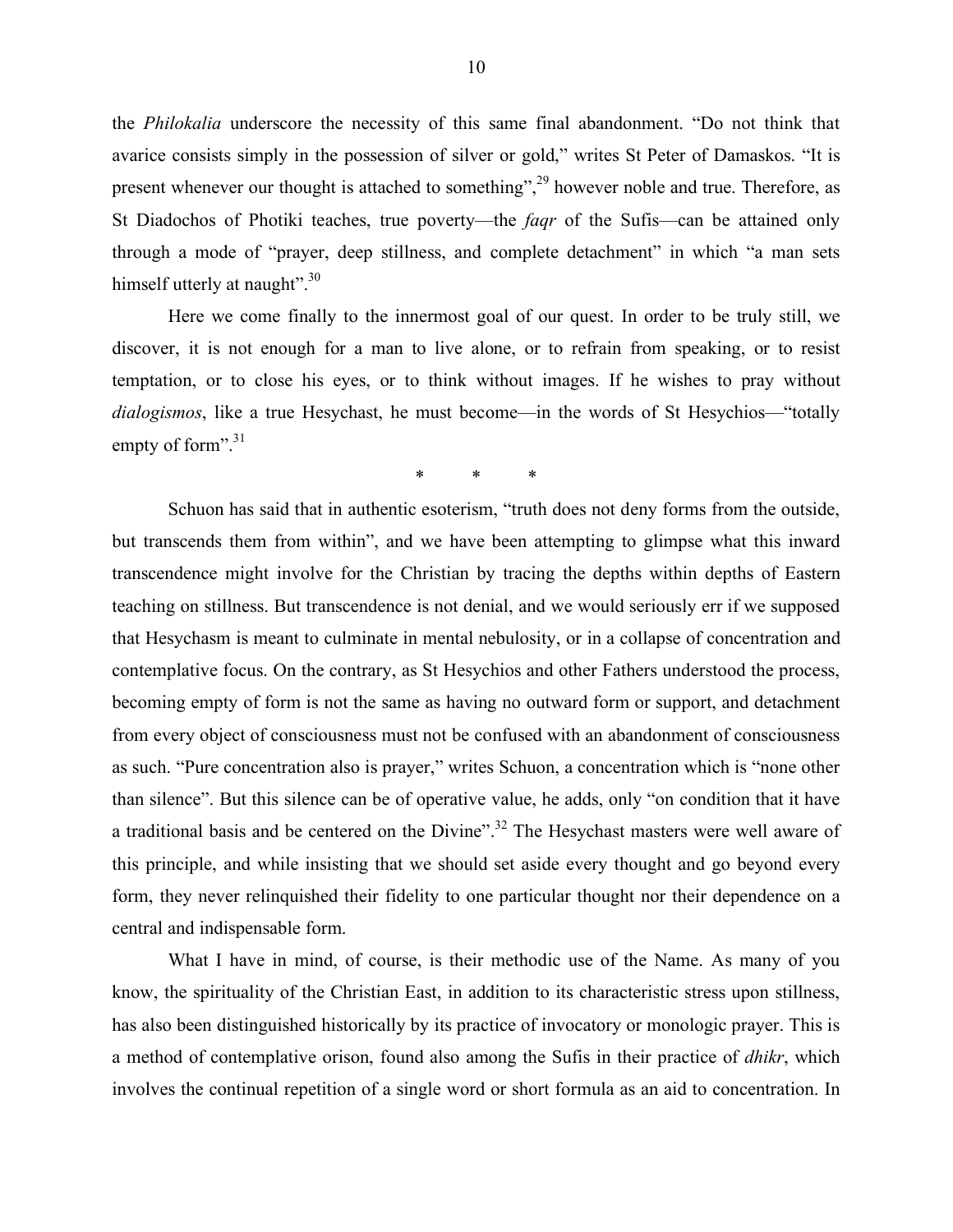the case of Hesychasm, the word in question is usually the Name of Jesus, which is pronounced either on its own or, more commonly, as part of a brief petition often called the Jesus Prayer, consisting of the words (or some slight variation) "Lord Jesus Christ, Son of God, have mercy on me." A prayer of this kind can be used by the Christian in a variety of ways and on several levels, not the least important being as a personal plea for help in times of danger or trouble, or as an expression of devotion and love for the Person of the Savior. But for the spiritual masters, it also has a strictly contemplative or yogic purpose, which is to serve as a focus and a point of stability in our efforts to overcome distraction and to eliminate thoughts. "Let the remembrance of Jesus be united with your every breath," writes St John Klimakos, "and then you will know the value of stillness",<sup>33</sup> for through this remembrance, St Philotheus of Sinai explains, you can "concentrate your scattered intellect",<sup>34</sup> calming and unifying the turbulent and wandering mind.<sup>35</sup> In more recent times, St Theophan the Recluse has offered the same advice. If you wish "to stop the continual jostling of your thoughts," he writes, "you must bind the mind with one thought, or the thought of One only<sup>356</sup>—namely, the thought of the Lord Jesus Christ.

Here, though, we encounter a paradox. As we have seen, the distinguishing aim of the Hesychast method of prayer, *hesychia* itself, consists in a freedom from all conceptual forms. Our goal is a state of radical simplicity and purity, in which the mind is no longer occupied with the thought of anything, even (say the Fathers) something good and Divine: a state of utter openness and emptiness that only God Himself, and no conception, can fill. In order that we might enter this state, however—so say the masters of this path to the heart—we must deliberately retain the thought of Jesus. But how is this possible? Is it not a contradiction to think that we can become genuine Hesychasts while at the same time keeping ourselves bound to the form of His Name?

It must be admitted that in many of the Eastern Christian fathers there *is* a contradiction, and that in spite of their continuing praise of contemplative stillness, what we find instead in their writings, whether in the *Philokalia* or elsewhere, is that a sentimental and devotional attachment to the incarnate person of Christ has in fact taken center stage in their practice. There is little doubt, for example, that the purity of true *hesychia* has been severely compromised, or at least greatly mitigated, in the teaching of St Theodoros the Great Ascetic when he advises his reader to "think of the blessings which await the righteous: how they will stand at Christ's right hand, the gracious voice of the Master, the inheritance of the heavenly kingdom"—or again "that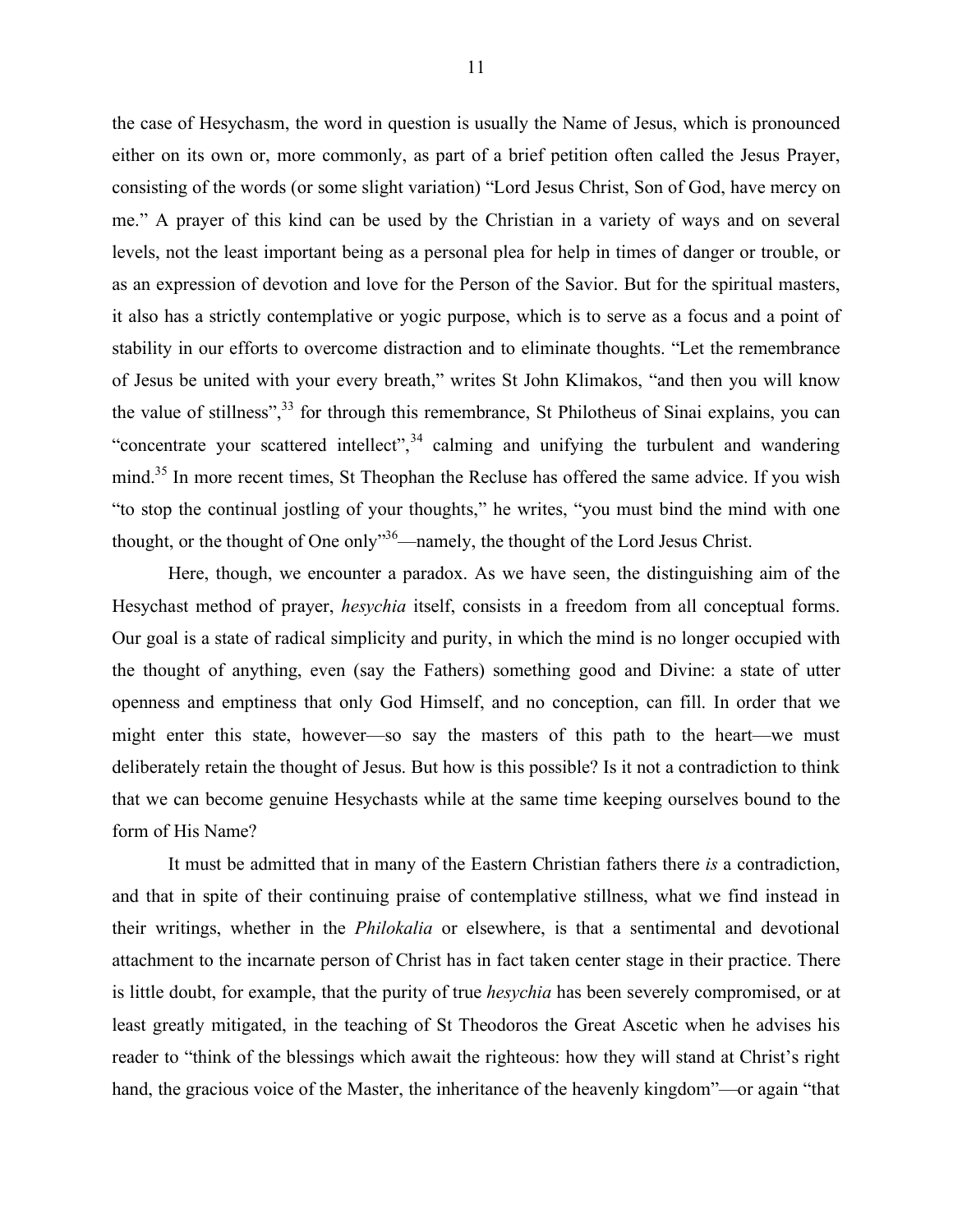sweet light, the endless joy, never interrupted by grief, those heavenly mansions, life with the angels, and all the other promises made to those who fear the Lord". For—this same writer concludes—"unless a soul is strengthened with these thoughts, it cannot achieve stillness".<sup>37</sup> There is no denying, of course, that imaginative anticipations of this kind can be a powerful aid to a man's devotional piety, and one can have no objection to the important part they play in the discursive prayers of the Christian, nor indeed to their presence among the provisional and preparatory meditations of the Hesychast himself. And yet it is surely just as obvious that such thoughts as those described by this saint, motivated as they are by individual interest and colored by scriptural and other traditional images, cannot but clutter and distract the mind when it is seeking to enter into the deepest dimension of stillness. Clearly they must be set aside, at least at certain times, if this final goal is to be realized.

But how is this possible if one is praying the Jesus Prayer? Petitions by their very nature are constructed from concepts, they pertain to objects, and they express thoughts.<sup>38</sup> I have called into question the advice of St Theodoros, but one might well ask in his defense how *any* man, even one who guards his imagination more closely, can pray the Jesus Prayer without thoughtfully considering the words that he uses and without allowing his attention to be shaped by their meaning. How am I to bind my thoughts by this thought without thinking about it? You may say that I am exaggerating the difficulty of the method, and that in demanding from our minds a thoughtless thought, I have put the matter in too elliptical and problematic a fashion. Consider, however, the words of St Gregory of Sinai: "Unceasingly cry out: 'Lord Jesus Christ, Son of God, have mercy', *and* [he adds at once] do not allow yourself to retain any concept, object, thought, or form that is supposedly divine, or any sequence of argument or any color".<sup>39</sup> But how can we do that? How are we to invoke a formula containing Christ's Name without our minds becoming enmeshed in its form?

The answer has to do with what is meant by the Name. Preaching the good news of Christ's redemptive death, in a much-quoted passage from the fourth chapter of Acts, the apostle Peter proclaimed that "there is no other Name under Heaven given among men by which we must be saved" (Acts 4:12). As the Christians in my audience know, this is a text often cited by exclusivists in defense of their belief that a conscious commitment to Jesus is the only sure path to God. In their case, the word "name" is taken to mean a proper name, and the Name of Jesus is understood to be the appellation of a specific figure of history, Jesus of Nazareth, without whom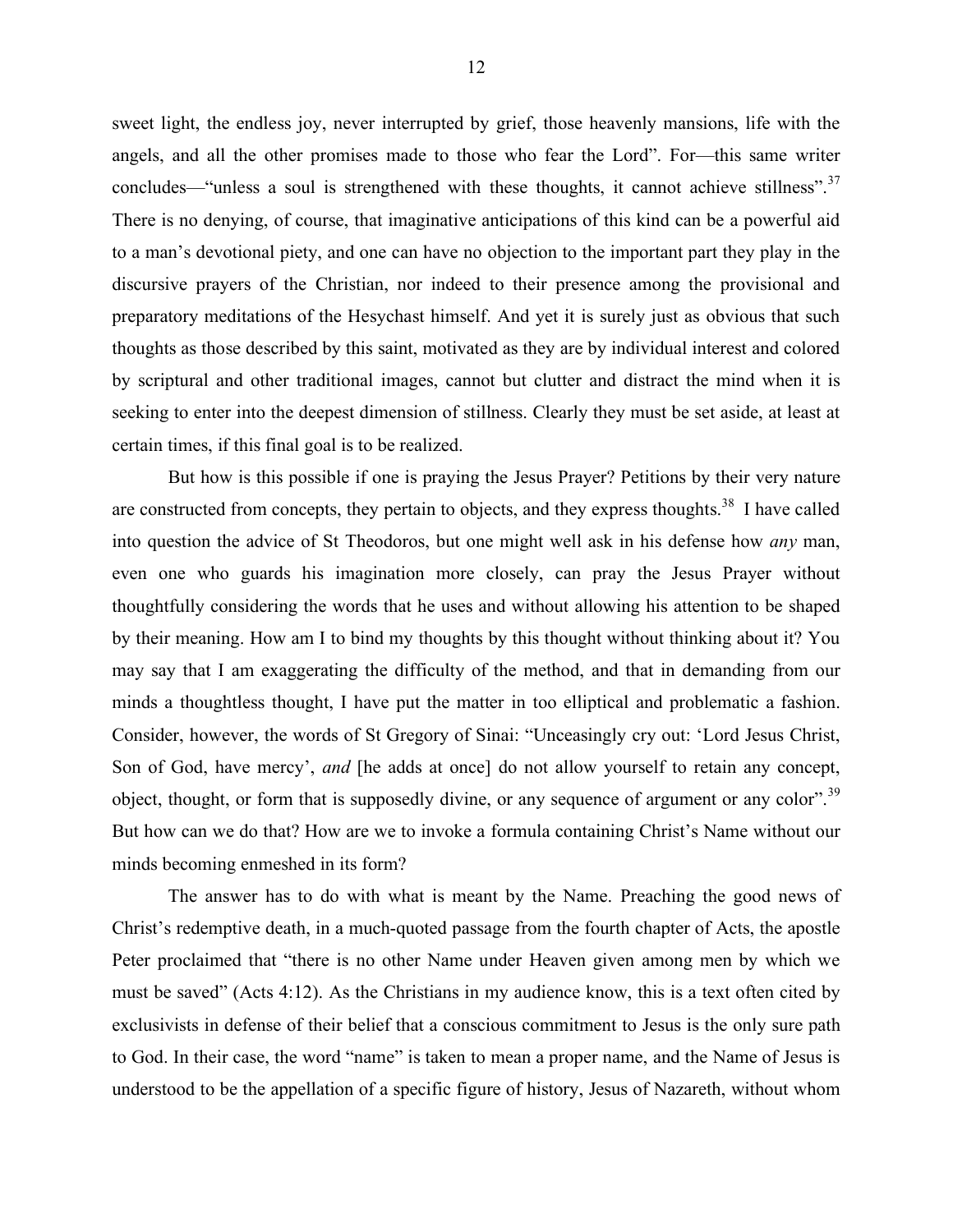salvation would not be possible. This, of course, is a perfectly legitimate and straightforward reading of the verse in question, for on one important and very obvious level, the Name "Jesus" surely *is* the name of Jesus. It is doubtless true also that when St Peter used the term "name" in this context, he was thinking specifically of the incarnate Son of God, the One who was "crucified, whom God raised from the dead" (Acts 4:10). Nevertheless it would be very wrong to assume that this is the only possible reference of the term, and to conclude therefore that the Name can mean only, or even that it does mean primarily, a given human name of the *Logos*.

Those who would have us restrict the word to this single level of reference have failed to consider at least four telling points. They have forgotten, first, that "Jesus" is but one of numerous ways of referring to the Son of God in the Scriptures, many of which clearly bear a more universal significance than the proper name of a man. St Gregory the Theologian provides this partial list of Christ's Biblical names: "Image, Vapor, Emanation, Effulgence, Creator, King, Head, Law, Door, Foundation, Rock, Pearl, Righteousness, Sanctification, Redemption, Man, Servant, Shepherd, Lamb, High Priest, Sacrifice, Firstborn of Creation, Firstborn of the Dead".<sup>40</sup> It would obviously be absurd to suppose that the Divine Person thus described in these terms is deprived of His saving power when the specific name "Jesus" is not being used. The Name of Jesus, one begins to see, must be something more than these two syllables alone.<sup>41</sup>

Second, unless we wish to side with the heretical modalists, who suppose that the three distinct names of the Father, the Son, and the Holy Spirit apply alike to a single Person, we must admit that the name itself "Jesus" is not uniquely salvific, for, taking it strictly as a proper name, it clearly leaves *un*named the other two Hypostases of the Holy Trinity, upon whom salvation depends nonetheless, and whose own names must also be regarded as sacred. The Christian is reminded of this fact, of course, every time he prays the Lord's Prayer, asking that the Father's Name should be "hallowed". It is of considerable interest to note, by the way, that at least one early Christian authority seems to have acknowledged the saving efficacy of an invocation based upon the Name of the Father and employed by the followers of another religion, who *never* used the proper name of the Son. St Irenaeus writes that just as "all things are subject to the Name of our Lord [Jesus Christ], so must they also be [subject] to His [Name] who made and established all things by His Word", that is, the Father. "For this reason," he continues, "the Jews even now"—that is, during Irenaeus's time—"put demons to flight by means of this very adjuration, inasmuch as all beings fear the invocation of Him who created them".<sup>42</sup> Besides his own,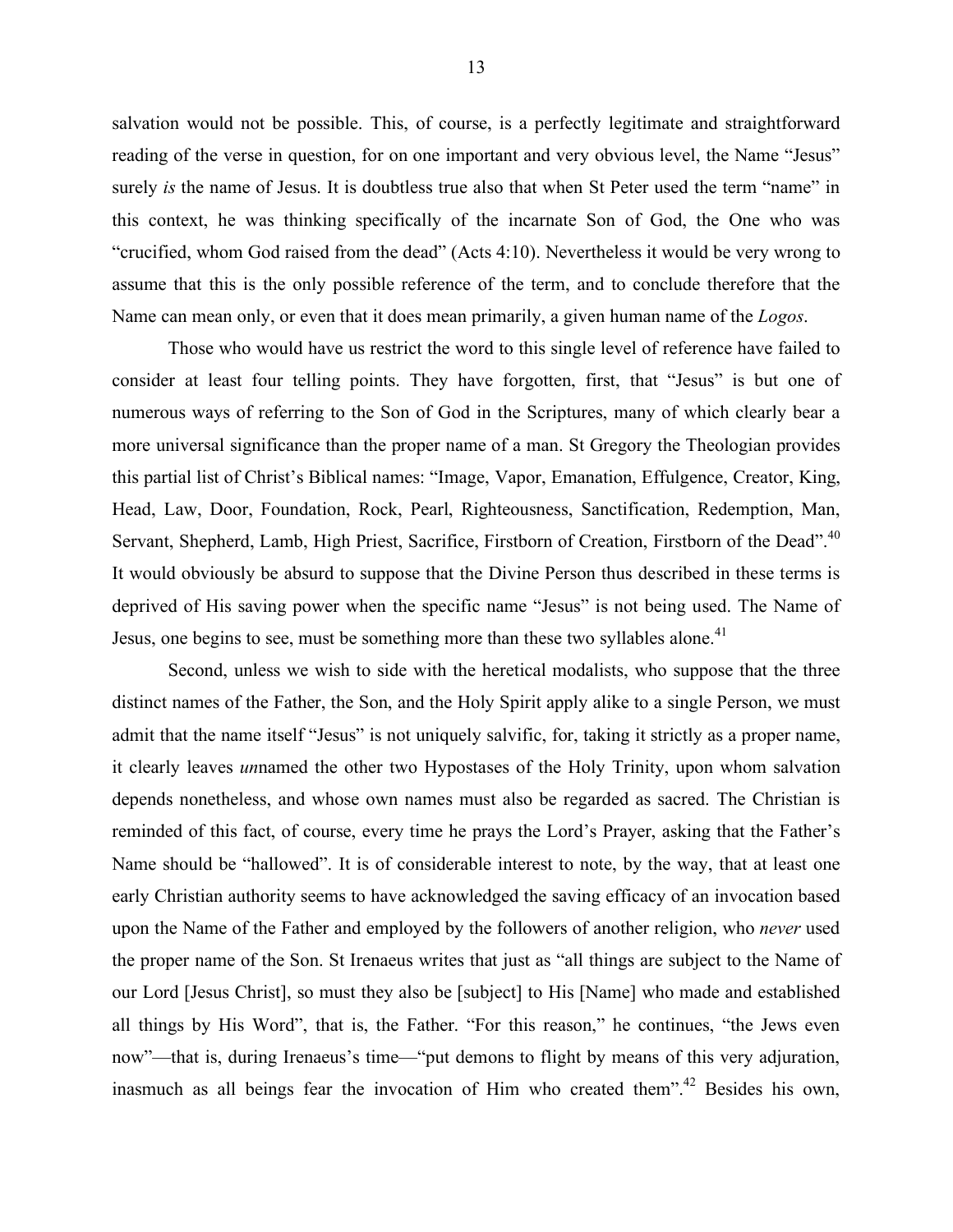Irenaeus knew of no other orthodox religion than Judaism, but surely, given this ancient precedent, there is no reason for the Christian of our day to deny a like efficacy to the Name of *Allah*.

Yet a third point is this. Quite apart from the question of its proper or particular usage, the word "name" is often used in the Bible, not in reference to a specific person at all, but as a synonym for authority and power, above all that of God, and in the context of Acts 4, where the subject is the Divine saving presence that was embodied in Jesus, it is certainly this meaning that must be regarded as central. To say with St Peter that there is salvation in "no other name" is not to name Jesus uniquely; it is a way instead of underscoring His intrinsic Divinity. We Orthodox see this deeper meaning of the Name portrayed in many of our icons of Christ, where, inscribed within the nimbus surrounding His head, one finds not the proper name "Jesus", but the Greek words Ο ΩΝ, meaning "the One who is" and referring of course to the Name of God given to Moses on Horeb (Ex  $3:14$ ).<sup>43</sup>

Finally, there is a fourth reason for rejecting the claim that salvation is limited by the name itself "Jesus", and hence for a methodical detachment from the Person thus named, and it is a reason which Orthodox Christians, with their stress upon mystery and the way of negation, should be quick to understand. We have said that "Jesus" is only one of the names of God's Son, that the Father and the Holy Spirit have their own saving names, and that the word itself "name" connotes Divine presence and power, regardless of the given form which this presence might take. But we must also remember that the ultimate Source of Divinity in the unknowable Godhead, however many names it might take in the world, *cannot* be named as It is in itself. Although rightly praised "by every name", says St Dionysius, It is finally best named "the Nameless One".<sup>44</sup> St Gregory Palamas, among many others, concurs: "The super-essential nature of God is not a subject for speech or thought or even contemplation," he writes, and hence "there is no name whereby it can be named, neither in this age nor in the age to come, nor word found in the soul and uttered by the tongue".<sup>45</sup>

It is still true, of course, that there is salvation in none other than the Name of Jesus, and the Hesychast is no less obliged than other Christians to accept and to honor this principle. But at the same time no Christian, least of all the aspiring Hesychast, should allow himself to forget that Jesus is not the only name of the Son, that the Son is not the only name of God, that God is not the only name of the Named, and that the Named is truly named by no name.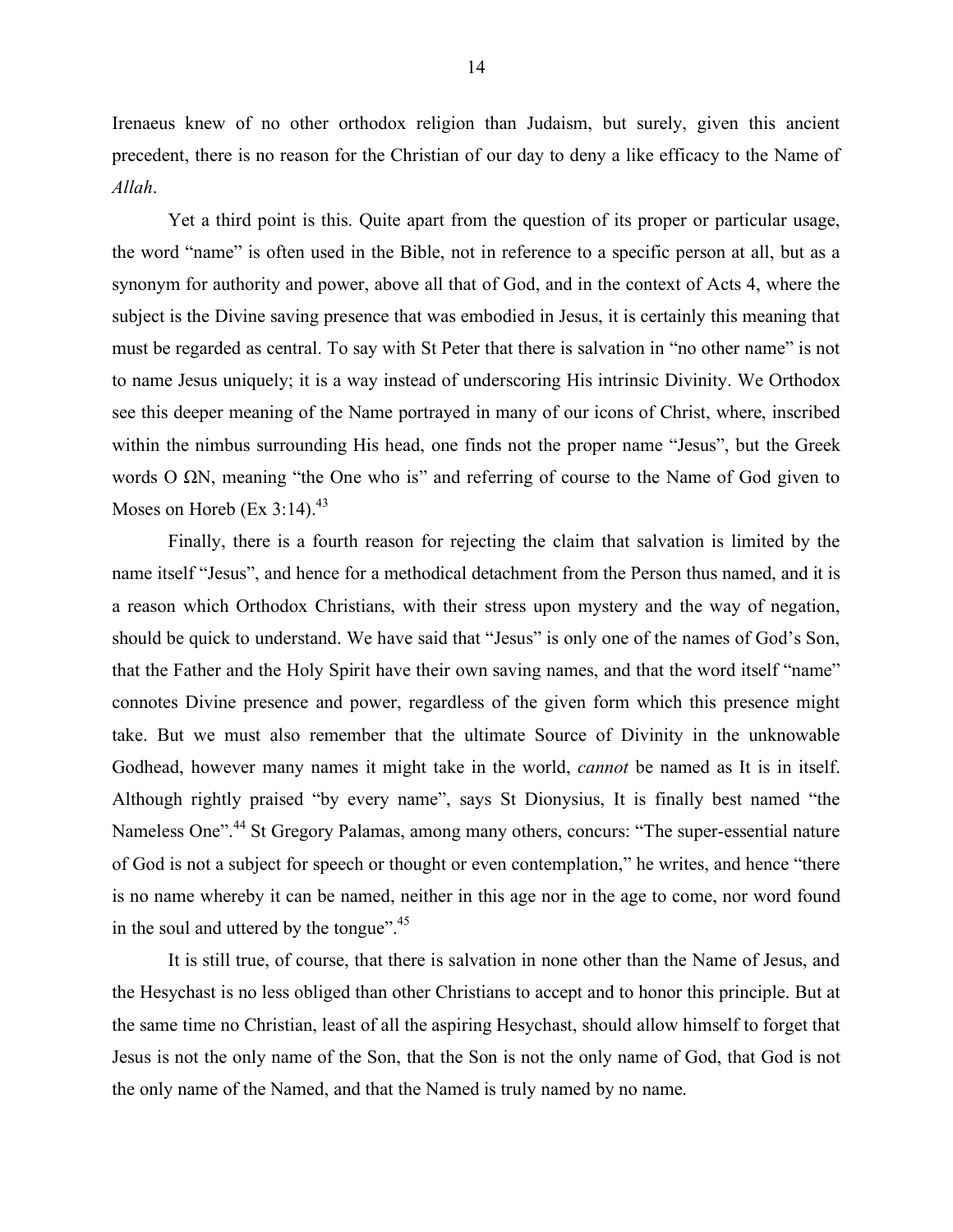\* \* \*

One well known authority on the spirituality of the Christian East has written that "the Jesus Prayer is fundamentally Christocentric. We are not simply invoking God, but our words are addressed specifically to Jesus Christ—to God incarnate, the Word made flesh, the second Person of the Holy Trinity who was born in Bethlehem, truly crucified on Golgotha, and truly raised from the dead". This same writer adds, with specific reference to the Sufi practice of *dhikr*, that "a religion such as Islam which rejects the incarnation cannot be invoking God in the same way as Hesychasm does", and he suggests that we should compare the invocatory method of prayer to a picture frame, while the specific name that one invokes in any given prayer may be likened to the image within that frame. "Despite the resemblances between the 'frame' of the Jesus Prayer and certain non-Christian 'frames'," he concludes, "we should never underestimate the uniqueness of the portrait within the 'frame'. Techniques are subsidiary; it is our encounter face to face, through the prayer, with the living person of Jesus that alone has primary value".<sup>46</sup>

But is this really true? Is it thus, and thus only, that one may engage in this prayer? The teachings to which I have been calling your attention in this paper suggest otherwise, and I therefore find that I must respectfully disagree with this author. The inner emptiness which the Christian aspirant is encouraged to seek and the inner plenitude of the Name which he is taught to invoke prove, if anything, that Hesychasm and Sufism are all but identical.<sup>47</sup> Indeed, it is precisely because of the often remarkable parallels between the teachings of certain Eastern Fathers and their counterparts in other religious traditions that Christian exoterists, including those of the East, are sometimes mistrustful of the Hesychast writers. The Orthodox scholar John Meyendorff, for example, voices his concern about what he calls the "individualistic and spiritualized tendency" of St Gregory of Sinai,<sup>48</sup> and much the same reservation is expressed, more forcefully, by the Catholic theologian Hans Urs von Balthasar, who complains that "the mystical teaching of Evagrius in its fully developed consistency stands closer to Buddhism than to Christianity".<sup>49</sup> The criticism of Protestant writers often goes even further, of course, extending to the *via negativa* as such and thus to one of the distinguishing marks of the Eastern perspective in general. Luther was doubtless speaking for many others when he wrote that "Dionysius is most pernicious; he Platonizes more than he Christianizes".<sup>50</sup>

On the other hand, it is certainly true—and I have acknowledged this point already—that the writings of these same Fathers are at the same time strongly colored by a devotional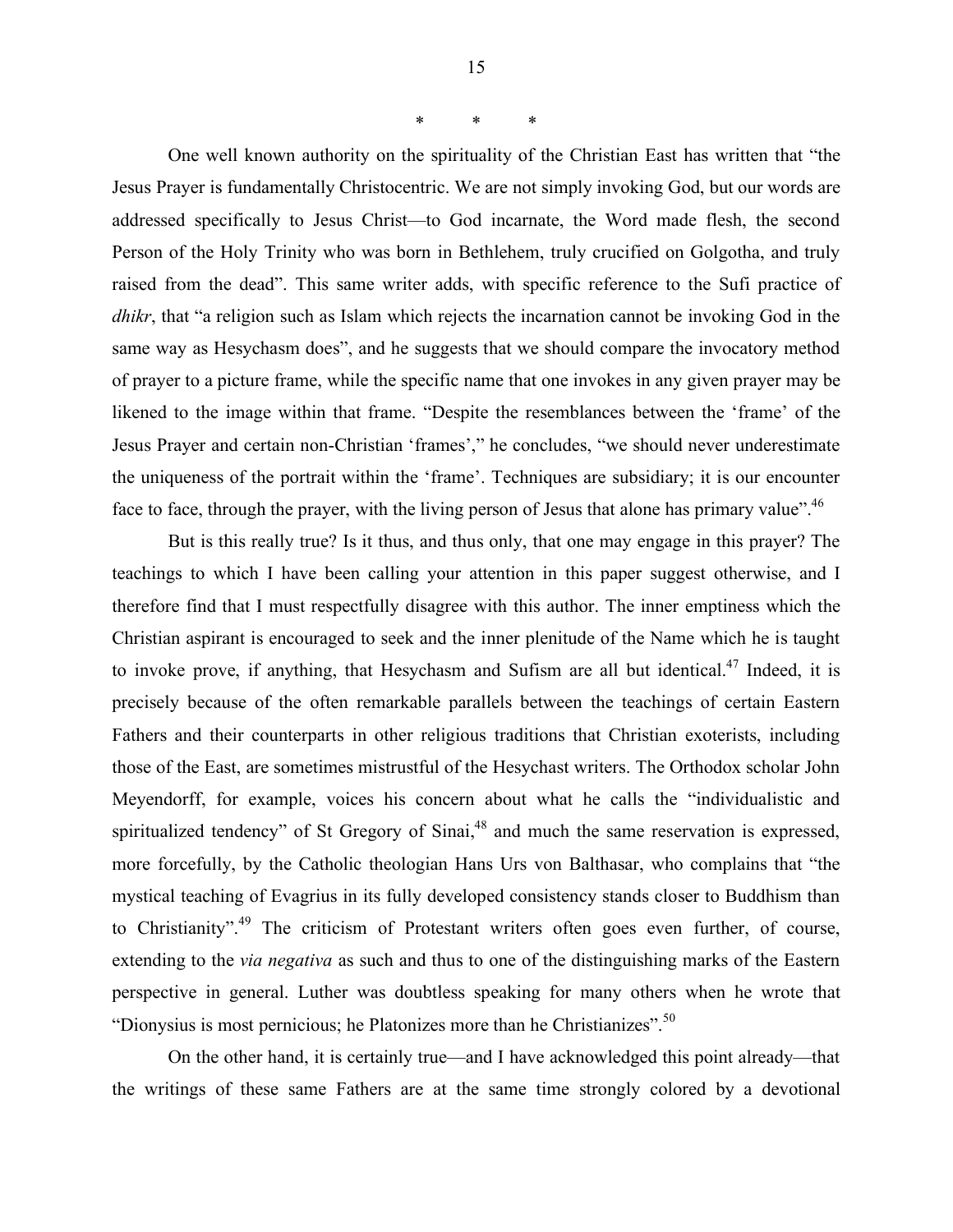attachment to Christ's Person; St Theodoros, whom I quoted earlier, is by no means unique in this respect. In fact, as one quickly discovers in reading the *Philokalia* and other traditional sources, even the most apophatic of Hesychast authors do not always practice what they preach, and the method of prayer which they follow and promulgate remains, not surprisingly, a largely bhaktic one. Schuon has written about "the unequal and often disconcerting phenomenon of average Sufism", a Sufism that confuses first principles with "the categories of an anthropomorphist and voluntaristic theology", and we must in all honesty acknowledge the existence, in the Christian East, of what might be called by analogy an average Hesychasm, in which the absolute imprescriptibility of the Divine Essence and the operative rigor of a truly intellective detachment are both sacrificed to the needs of a conventional piety.

My interests here, however, are not of the historical or textual kind. I am not asking the question how in fact most Eastern Christians have prayed, and my chief concern is not with how best to describe the spirituality disclosed in the surviving works of their major authorities, nor again with whether these writers should be praised or blamed. I am concerned instead with what is possible for the Christian seeker today, especially one who finds himself called to a path of knowledge and who seeks to understand the inner essence of religion, and with whether that Christian, without in any way denying the truth of his own tradition, may acknowledge the equal truth of a way not his own—perhaps even drawing from it an encouragement and nourishment for his own spiritual practice. I believe that he can, and the point of my remarks has been to indicate how the *hesychia* of the Christian East might help to point him in the right direction. Historically, of course, the Hesychast writers were not themselves interested in these questions, and most of them would have been just as resistant as many other Christians to the claims of another religion, and hence to the possibility of an esoteric ecumenism. Nor is there is anything surprising in this, for as Schuon points out, "a man's spirituality cannot be held to depend on knowledge of a historical or geographical kind", and in the case of the Fathers, even those who, like St John Damascene and St Gregory Palamas, had contact with Islam, it is far from certain whether they encountered Muslims of their own spiritual stature, with whom they could have joined in a truly metaphysical dialogue. Nevertheless, for the Christian today, who lives in such different circumstances, and who *does* know about the mystical paths of other religions, the teachings of the Hesychasts can serve as a means for deepening his participation in Christ, while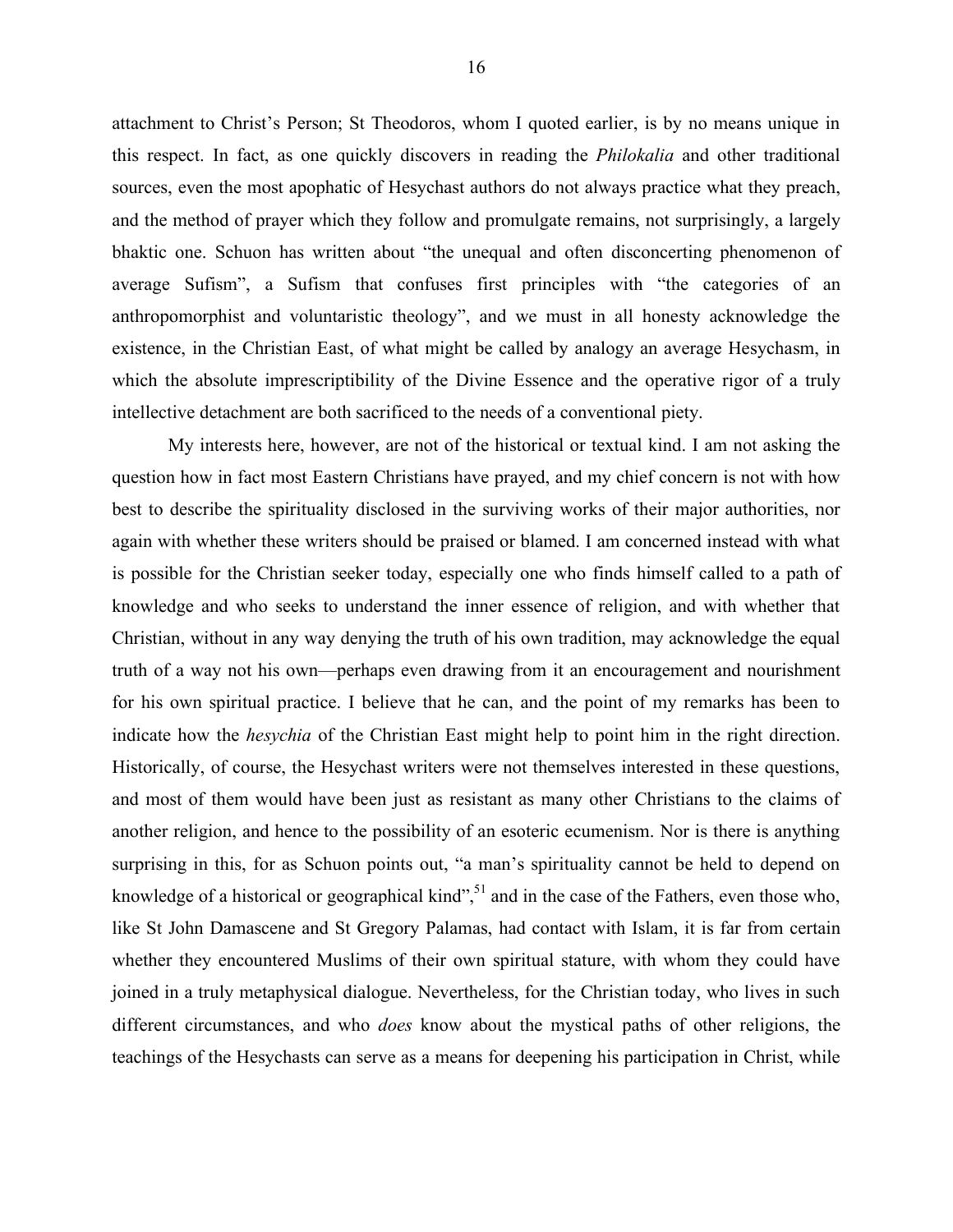at the same time providing the keys for inwardly transcending whatever limitations those teachers may have felt obliged to impose on themselves.

When as a young man St Gregory of Sinai was taken prisoner in a Turkish raid, I do not know where he may have gone or with what Muslims he may have spoken, or what his own spiritual aptitude may have been at the time, or why he entered the monastic life after being released from captivity. But when he tells me to "concentrate solely on the pure, simple, formless remembrance of Jesus,"<sup>52</sup> I presume that he must have meant what he said, and that he is inviting me to enter into a method of invoking Christ's Name which does *not* involve thinking explicitly about the incarnation—about the One who was born in Bethlehem, truly crucified on Golgotha, and truly raised from the dead.<sup>53</sup> To be in-carnate, after all, is to be circumscribed by a form, and a formless *form* is a sheer contradiction. On the other hand, a formless *remembrance* is still a remembrance. There is no indication that I should stop invoking the Name, which continues to serve as a support for my concentration and as a vehicle of Divine saving power. But I must do so, it seems, in a way that is deliberately detached from all conceptual contents, and thus from my thoughts, not only about the particularities of the Son's earthly life, but even about His Person as such.

Similarly, when St Dionysius explains that "the wonderful 'name which is above every name'" (Phil 2:9) *is* the Name of "the Nameless One", of the "hidden Divinity which transcends [even] being",<sup>54</sup> I do not know whether he is speaking as a pseudonymous  $5<sup>th</sup>$  century Syrian monk, or (as my tradition tells me) as a disciple of St Paul's. What I *do* know is that for this same Paul, writing in Philippians 2, the "name which is above every name" is the Name of Jesus, and I am once again obliged to conclude, therefore, that within the initiatic context of an authentic Hesychast method, the meaning of the word "Jesus" is not limited to the historical and individual order. St Dionysius adds strength to this conclusion: "Every affirmation regarding Jesus's love for humanity," he writes—and it is just such an affirmation that we find in the Jesus Prayer—"has the force of a negation pointing toward transcendence". For even though God is fully present in Jesus, "He is hidden even after this revelation, or, if I may speak in a more divine fashion, is hidden even amid the revelation." The "mystery of Jesus" can thus "be drawn out by no word or mind. What is to be said of it remains unsayable; what is to be understood of it remains unknowable." 55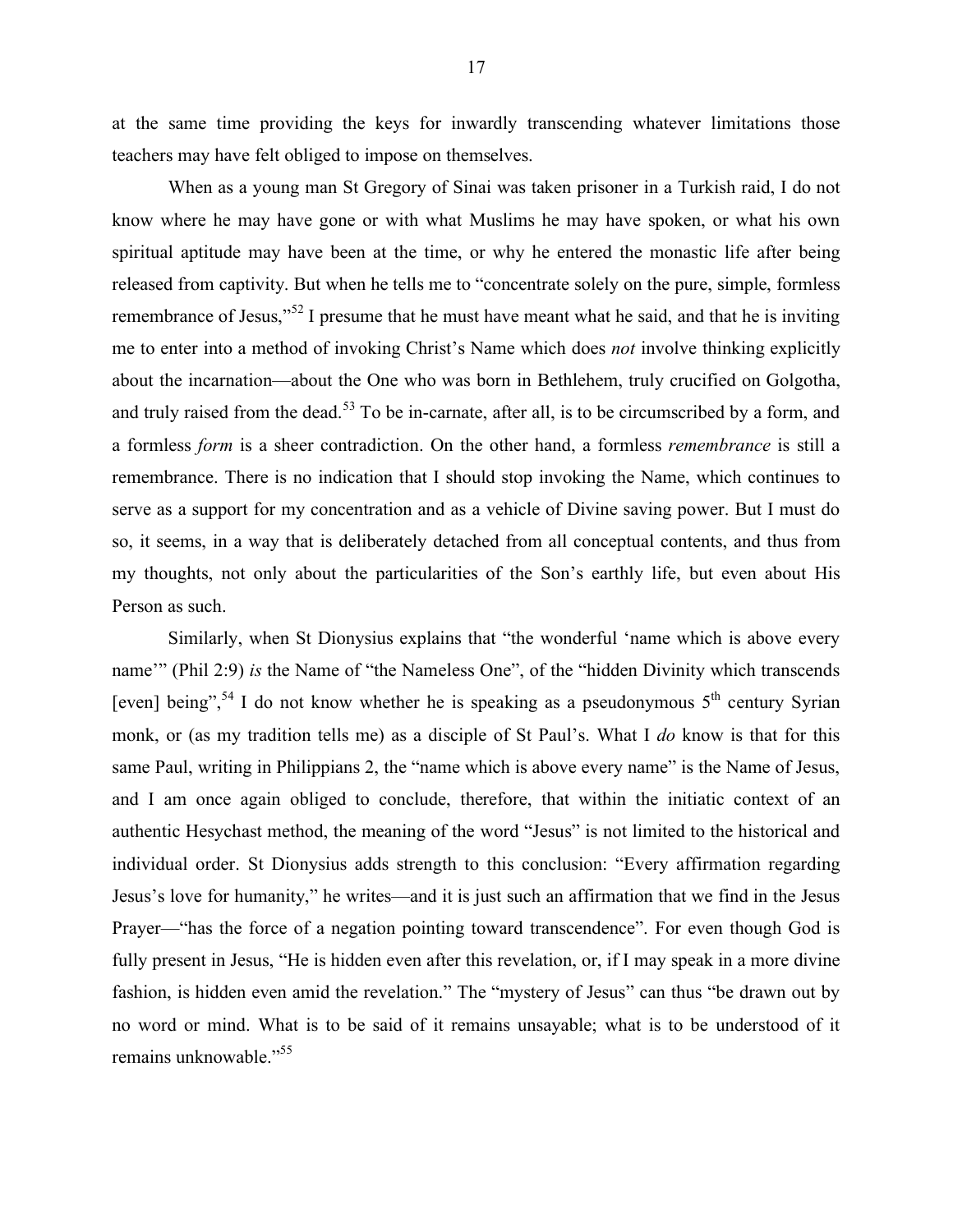If this is true, however, then clearly one's invocation of this Name need not—and, in the case of the Hesychast, *should* not—be combined with an exclusive focus upon the incarnate Person of Christ, but should be accompanied instead by a gradual detachment of the mind from all associations and categories, whether empirical or dogmatic in character. Without in any way denying the miraculous facts of Christ's life or the saving truths of Christological doctrine, the Christian pilgrim must make an effort to abstract from those facts to their essential meaning, and to look along these truths toward the Truth. For it is thus and thus only that, with Heaven's help, he may come at last to that dimensionless center where, in the words of St Hesychios, "the Heart sees the God of gods in its own depths"—a God who is no longer approached as a distinct object of consciousness, but who Himself (the saint adds) is both "the Seer and the Seen".<sup>56</sup> "I saw my Lord with the eye of the heart," echoes the Sufi saint Mansûr al-Hallâj. "I said, 'Who art Thou?', and He answered 'Thou'".<sup>57</sup>

According to Marco Pallis, "the essential question to be asked" of any religious tradition is whether it provides "the means for taking a man all the way in the spiritual life"—whether "the formal limits" are such as "to leave an open window looking towards the formless Truth, thus allowing for the possibility of its immediate or ultimate realization".<sup>58</sup> Unfortunately, we Christians have tended to keep our shutters closed. Not of course that we are lacking in windows, but they are usually made of stained glass or painted on wood, coloring the beams they are designed to transmit, and most Christian authorities, content with their own devotional piety, have done very little to make the serious seeker aware that it is possible for a man to go outside into the fresh morning air. <sup>59</sup> Among the masters of the Christian East, however, one hears at least rumors of openings, and regardless of whether any given one of them was willing to look directly on the white light of the Truth, we find at least scattered hints in their writings as to how we might open a few windows for ourselves. The details of their practice are a subject for another time. How precisely to enunciate the invocation, and where to place it in the mind or the heart; how to coordinate the repetition of the Name with a persevering effort to prescind from all thoughts; how to support this inner work by the rhythm of one's breathing or movement—these are important questions that I have not sought to address in this paper. Nevertheless, I think we can begin glimpsing, at least, the essential elements of the Hesychast method, and what we find, I suggest, is that they mirror the instructions of the risen Lord Himself.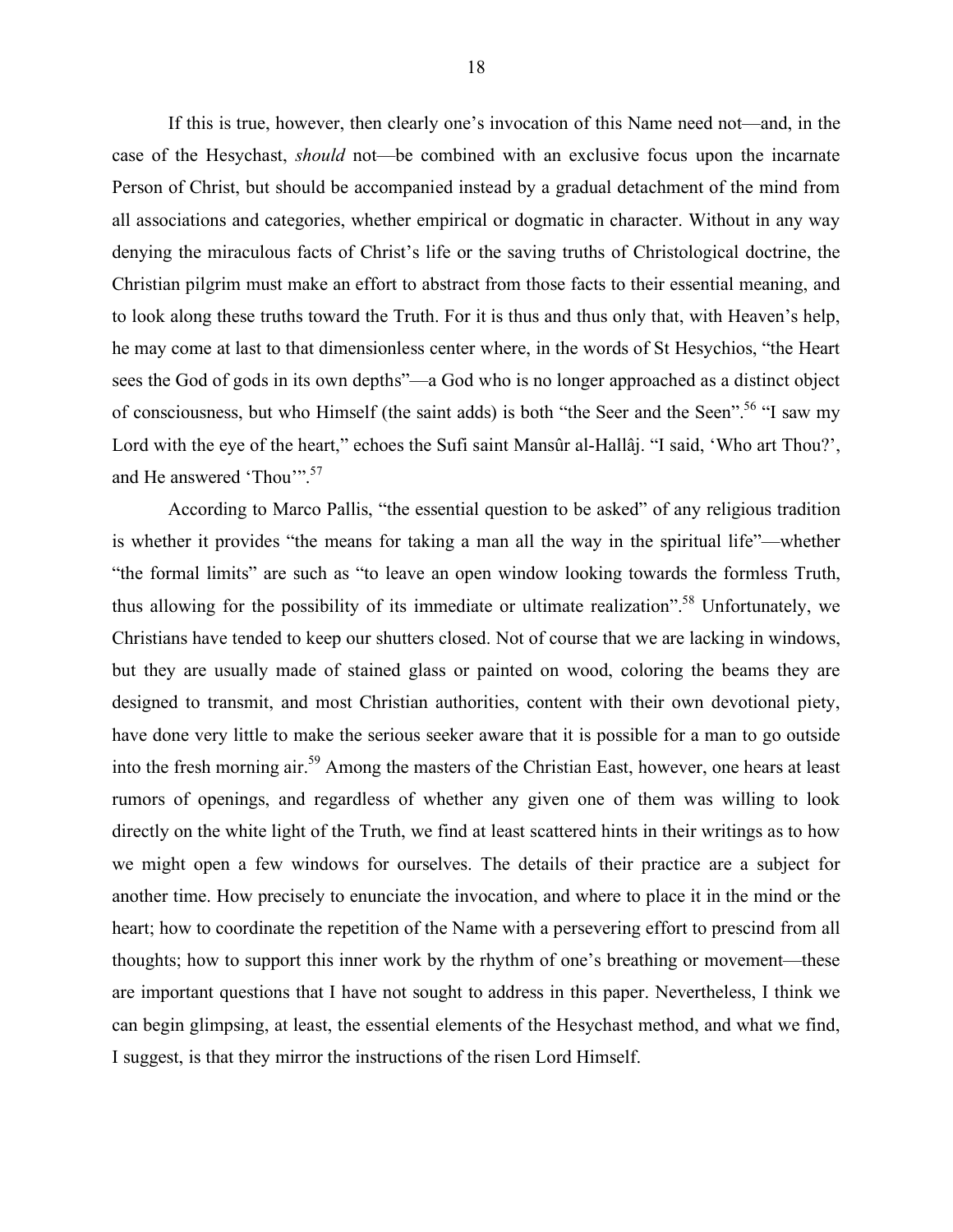Thomas, as you will recall, jnanic patron of those seeking an immediate certitude, was told that he must be patient and begin by touching the form, truly taking hold of what God had revealed, for Jesus *is* the Son, and the Son *is* God, and God *is* the Named, and the Named *is* its Name, which Name, for the Christian, *is* "Jesus". As for Mary Magdalene, prototype of the *bhakta*, she was nonetheless warned against clinging, and thus against confusing the form with the Essence, for Jesus is *not* the only name of the Son, *nor* is the Son the only name of God, *nor* is God the only name of the Named, and the Named is truly named by *no* name. <sup>60</sup> It has been suggested that the method of invocatory prayer is only the picture frame of one's practice, and that it is the portrait within the Christian frame, Jesus Himself, to whom His followers must direct their undivided attention. But this, it seems, is not the best comparison. If we wish to follow the Hesychast path to the heart, it is Jesus who must be approached as the frame—the frame, not of a portrait, but a window. Seekers living in the Christian house must not turn their backs on this window, supposing it to be too narrow to show them the Truth. But neither should they remain at a distance, as if they were admiring a favorite painting from across a gallery. They must take a step forward and lift up the sash, placing their head and shoulders both inside its ample opening. What they shall see then, of course, is no longer the frame, but instead the bountiful emptiness of a mountain valley and across its grassy expanse, if they look carefully, the outlines of other houses with other windows not their own.

 <sup>1</sup> Quoted in John Meyendorff, *St Gregory Palamas and Orthodox Spirituality* (Crestwood, NY: St Vladimir's Seminary Press, 1974), 106.

<sup>2</sup> As in the title of his book *Christianity/Islam: Essays on Esoteric Ecumenism* (Bloomington, Indiana: World Wisdom Books, 1985).

<sup>3</sup> *Logic and Transcendence*, trans. Peter N. Townsend (London: Perennial Books, 1975), 4.

<sup>4</sup> *Logic and Transcendence*, 182.

<sup>5</sup> *Logic and Transcendence*, 223-24. "The inward and essential knowledge of a theologically exclusive Muslim," Schuon continues, "may be infinitely closer to the Christ-given mysteries than is the mental and sentimental universalism of a profane despiser of 'separatist dogmas'" (*Logic and Transcendence*, 224n). We may add, *mutatis mutandis*, that the mystical insight of a theologically exclusive Orthodox saint is doubtless much closer to the Sufic *tawhid* or "union" than is the ecumenism of the modernist or liberal Christian, who has no qualms about destroying the very foundations of his religion in the interest of greater "understanding".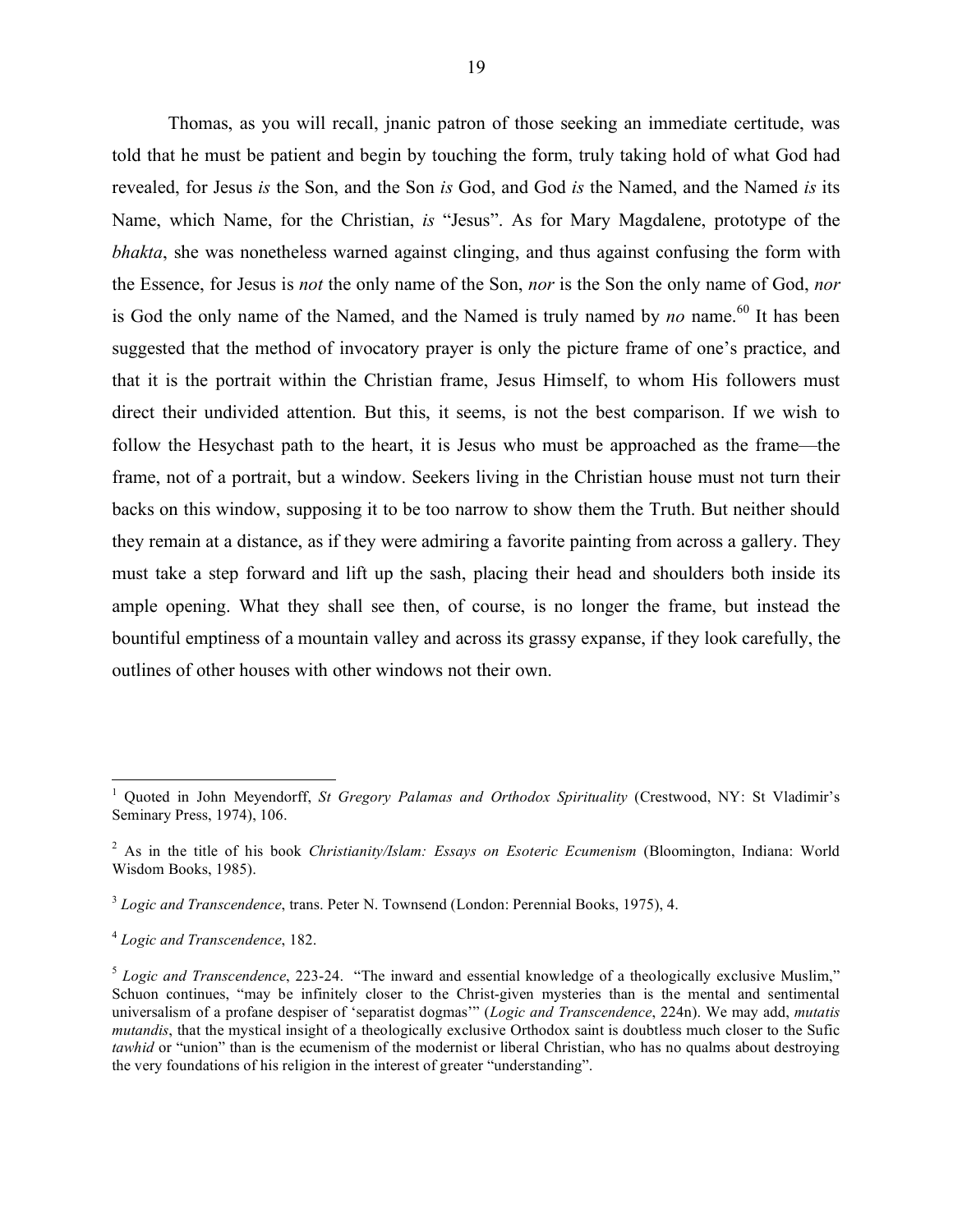<sup>6</sup> *Logic and Transcendence*, 224. As examples of this "holy separation", Schuon notes the following: "St John Damascene held a high position at the court of the caliph in Damascus [where he "wrote and published, with the approval of the caliph, his famous treatise in defense of images, which had been prohibited by the iconoclast Emperor Leo III"]; yet he was not converted to Islam, any more than were St Francis of Assisi in Tunisia, St Louis in Egypt, or St Gregory Palamas in Turkey. ["While a prisoner of the Turks for a year, he had friendly discussions with the Emir's son, but was not converted, nor did the Turkish prince become a Christian"]. . . . Tradition tells that the Sufi Ibrahim ibn Adham had as his occasional master a Christian hermit, without either being converted to the other's religion" (*Christianity/Islam*, 91).

<sup>7</sup> See "The Mystery of the Two Natures", *Sophia: The Journal of Traditional Studies*, Vol. 4, No. 2 (Winter 1998), 111-141.

<sup>8</sup> Schuon adduces the general principle: "A religion is a form—hence a limit—which contains the Limitless, if this paradox is permissible; every form is fragmentary because of its necessary exclusion of other formal possibilities." For this reason "it is contradictory to base a certitude that demands to be considered as total on the phenomenal order . . . while demanding an intellectual acceptance" (*Understanding Islam* [Bloomington, Indiana: World Wisdom Books, 1994], 174).

<sup>9</sup> *Stations of Wisdom* (Bloomington, Indiana: World Wisdom Books, 1995), 4. "Dogmatic form is transcended," Schuon continues, "by fathoming its depths and contemplating its universal content, and not by denying it in the name of a pretentious and iconoclastic ideal of 'pure truth'."

<sup>10</sup> *Spiritual Perspectives and Human Facts*, trans. Peter N. Townsend (London: Perennial Books, 1987), 118.

<sup>11</sup> Quoted by Bernard McGinn, *The Foundations of Mysticism: Origins to the Fifth Century*, Vol. I of *The Presence of God: A History of Western Christian Mysticism* (New York: Crossroad, 1997), 136. See *The Desert Christian: Sayings of the Desert Fathers*, trans. Benedicta Ward (New York: Macmillan, 1975), 9.

<sup>12</sup> "On Prayer: Seven Texts", *The Philokalia*, trans. G. E. H. Palmer, Philip Sherrard, Kallistos Ware (London: Faber and Faber, 1995), Vol. IV, 279.

<sup>13</sup> "Outline Teaching on Asceticism and Stillness in the Solitary Life", *The Philokalia*, trans. G. E. H. Palmer, Philip Sherrard, Kallistos Ware (London: Faber and Faber, 1979), Vol. I, 33.

<sup>14</sup> "On Love, Self-Control, and Life in accordance with the Intellect: Written for Paul the Presbyter", *The Philokalia*, trans. G. E. H. Palmer, Philip Sherrard, Kallistos Ware (London: Faber and Faber, 1981), Vol. II, 311.

<sup>15</sup> "On Faith", *The Philokalia*, Vol. IV, 19.

<sup>16</sup> *Sayings of the Desert Fathers*, 6.

 $\overline{a}$ 

<sup>17</sup> *The Inner Kingdom*, Vol. I of *The Collected Works of Kallistos Ware* (Crestwood, New York: St Vladimir's Seminary Press, 2000), 93. One is reminded of the Sufi *afrad* and his mysterious master Al-Khidr, whose *fard*—that is, isolation or singularity—is manifest with a special, if paradoxical, clarity when he is present among men.

<sup>18</sup> "On the Eight Vices", *The Philokalia*, Vol. I, 91.

<sup>19</sup> "Ascetic Discourse", *The Philokalia*, Vol. I, 230.

<sup>20</sup> "On Prayer", *The Philokalia*, Vol. I, 62-63. "Structure" is my term. The translation of Palmer et al. says "soulbody temperament".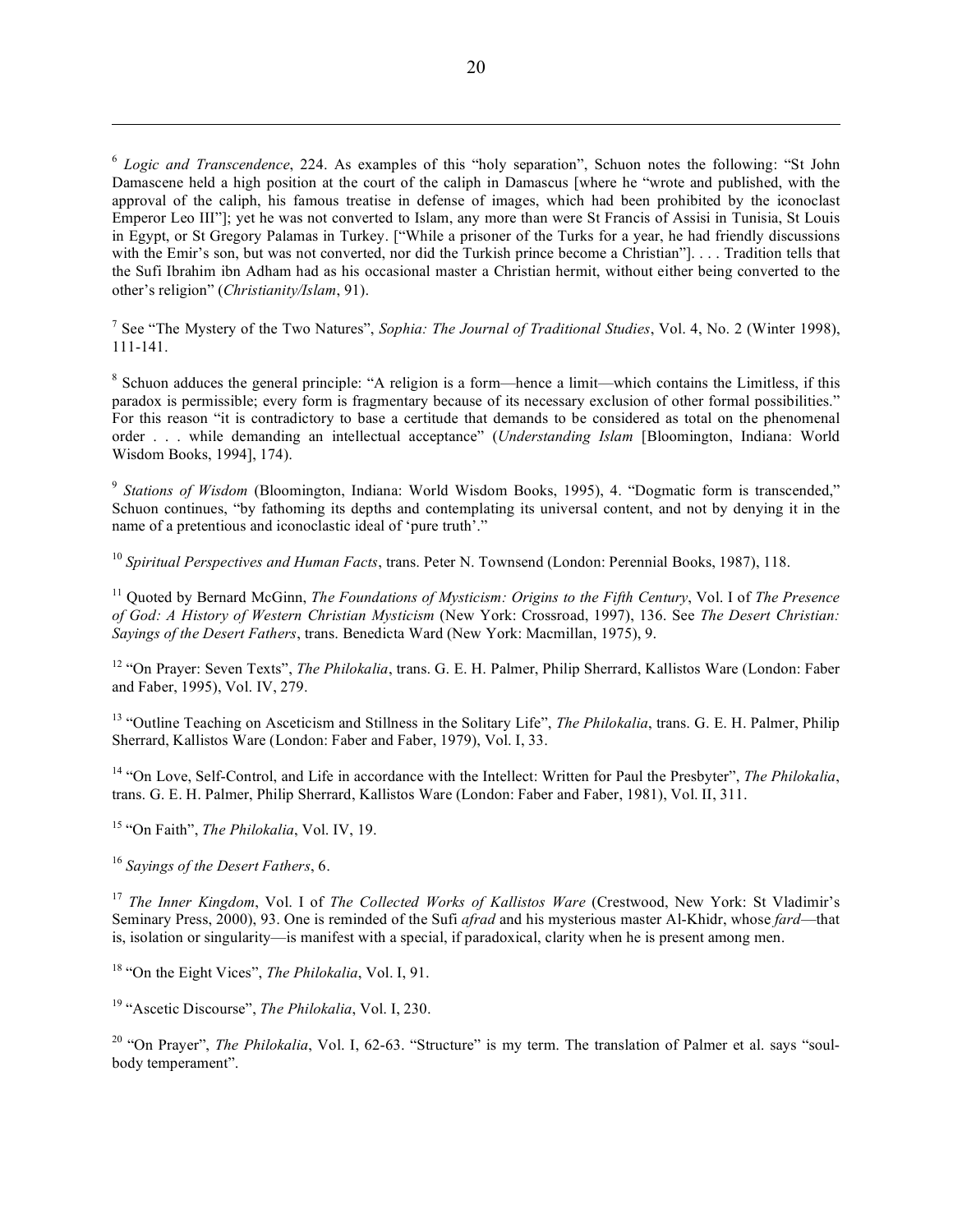<sup>22</sup> "On Commandments and Doctrines, Warnings and Promises; on Thoughts, Passions, and Virtues, and also on Stillness and Prayer", *The Philokalia*, Vol. IV, 239.

<sup>23</sup> Quoted by Ware, *The Inner Kingdom*, 96. Ware points out that St John is here "adapting an Evagrian phrase, 'Prayer is a laying aside of thoughts'".

<sup>24</sup> "On Watchfulness and Holiness", 180.

<sup>25</sup> "On Stillness", *The Philokalia*, Vol. IV, 270. Writes St Isaac the Syrian, "As the saints in the world to come no longer pray, their minds having been engulfed in the Divine Spirit, but dwell in ecstasy in that excellent glory; so the mind, when it has been made worthy of perceiving the blessedness of the age to come, will forget itself and all that is here, and will no longer be moved by the thought of anything" (quoted in Vladimir Lossky, *The Mystical Theology of the Eastern Church* [Crestwood, New York: St Vladimir's Seminary Press, 1976], 208).

<sup>26</sup> *The Divine Names* in *Pseudo-Dionysius: The Complete Works*, trans. Colm Luibheid (New York: Paulist Press, 1987), 54, 53.

<sup>27</sup> *The Life of Moses*, trans. Abraham J. Malherbe and Everett Ferguson (New York: Paulist Press, 1978), 95.

<sup>28</sup> *The Mystical Theology* in *Pseudo-Dionysius: The Complete Works*, trans. Colm Luibheid (New York: Paulist Press, 1987), 135.

<sup>29</sup> "A Treasury of Divine Knowledge: Obedience and Stillness", *The Philokalia*, Vol. III, 107.

<sup>30</sup> "On Spiritual Knowledge and Discrimination", *The Philokalia*, Vol. I, 255. Lossky points out that "at the extreme height of the knowable, one must be freed from that which perceives as much as from that which can be perceived: that is to say, from the subject as well as from the object of perception" (28). And Schuon observes that *hesychia* is thus "the exact equivalent of the Hindu and Buddhist *nirvana* and the Sufic *fana* (both terms signifying 'extinction'); the 'poverty' (*faqr*) in which 'union' (*tawhid*) is achieved refers to the same symbolism" (*The Transcendent Unity of Religions*, trans. Peter Townsend [London: Faber and Faber, 1953], 181n).

<sup>31</sup> "On Watchfulness and Holiness", 177. Similarly, in the continuation of *The Way of a Pilgrim,* we are told that "the spiritual and incomprehensible Being of God may be present to the mind and recognized in the heart in absolute 'formlessness' (*The Pilgrim Continues His Way*, trans. R. M. French [San Francisco: Harper and Row, n.d.], 222).

<sup>32</sup> *Stations of Wisdom*, 124. This silence, Schuon continues, "has been called a 'Name of the Buddha' because of its connection with the idea of the Void", for "Shunyâmûrti, 'Manifestation of the Void', is one of the Names of the Buddha" (125).

<sup>33</sup> Quoted by Bishop Kallistos Ware, *The Power of the Name: The Jesus Prayer in Orthodox Spirituality* (Oxford: The Sisters of the Love of God, 1974), 11. St Hesychios offers an almost identical formulation: "The strength of the heart's stillness, mother of all the virtues, is preserved in us through our being helped by the Lord. . . . Let the Name of Jesus adhere to your breath, and then you will know the blessings of stillness" ("On Watchfulness and Holiness", 179).

<sup>34</sup> "Forty Texts on Watchfulness", 27.

<sup>35</sup> We are told that the value of the practice comes at least partly from the fact that the Name itself carries within it a power and beauty with which our other thoughts are unable to compete. St Hesychios admits that it is extremely

 <sup>21</sup> "On Watchfulness and Holiness", *The Philokalia*, Vol. I, 182. St Philotheos of Sinai agrees concerning the exceptional nature of spiritual *hesychia*. Speaking about "the noetic work that is the true philosophy of Christ", he notes that "it is very rare to find people whose intelligence is in a state of stillness" ("Forty Texts on Watchfulness", *The Philokalia*, trans. G. E. H. Palmer, Philip Sherrard, Kallistos Ware [London: Faber and Faber, 1984], Vol. III, 17).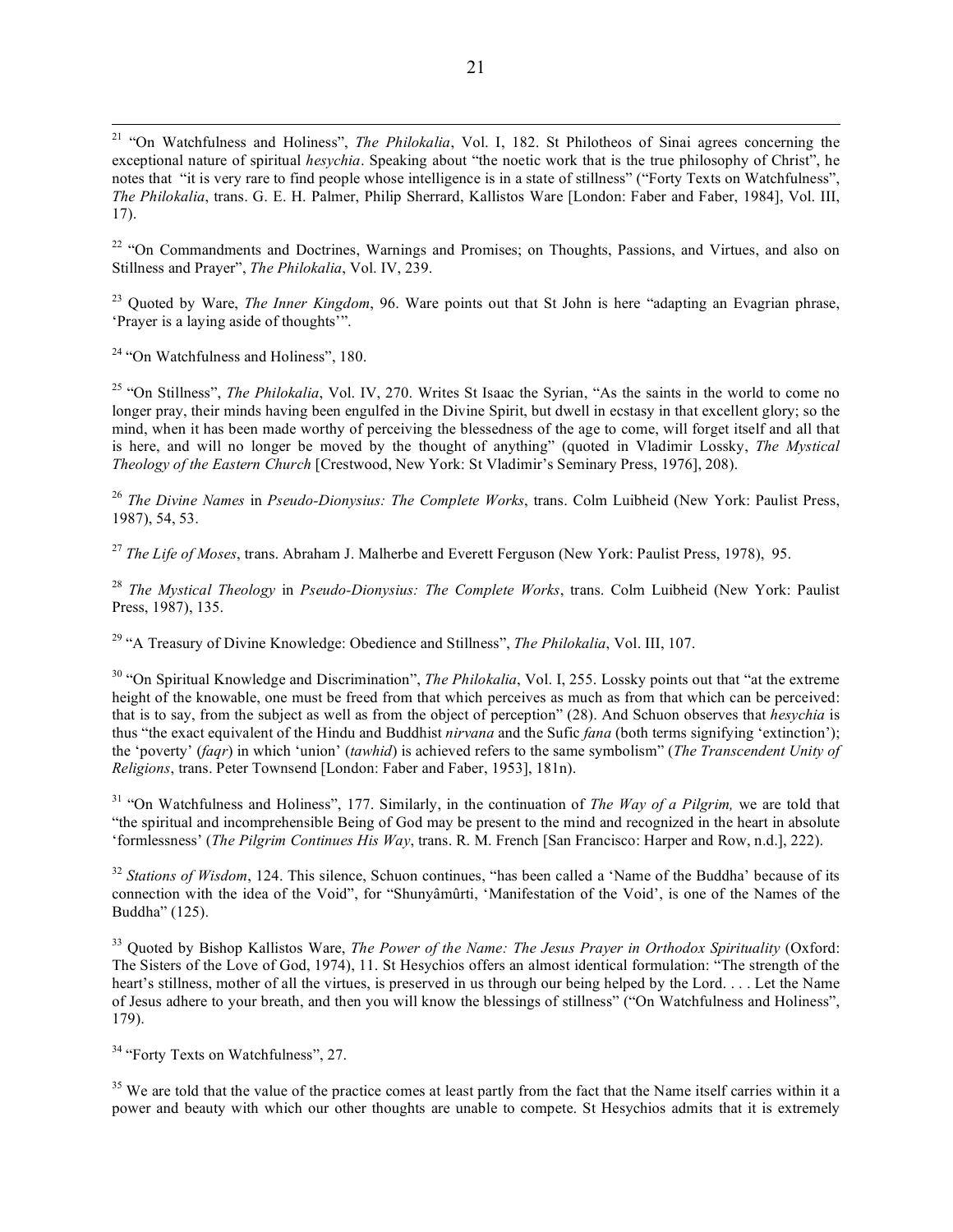"difficult to still the mind so that it rests from all thoughts," and yet there lies close at hand <sup>a</sup> ready solution to this problem in the Name, for "he who through unceasing prayer holds the Lord Jesus within his breast will not tire in following Him", and "because of Jesus's beauty and sweetness, he will not desire what is merely mortal" ("On Watchfulness and Holiness", 188).

<sup>36</sup> *The Inner Kingdom*, 101. The last phrase is added by Bishop Kallistos.

<sup>37</sup> "A Century of Spiritual Texts", *The Philokalia*, Vol. II, 25.

<sup>38</sup> This is why some *startsi* recommend reducing the invocation to the name "Jesus" on its own. The Archimandrite Lev Gillet points out that "the name Jesus forms the core and motive force" of the Jesus Prayer, and he adds that "the oldest, the simplest, and in our opinion the easiest formula is the word 'Jesus' used alone" (*The Jesus Prayer* [Crestwood, New York: St Vladimir's Seminar Press, 1987], 93). Speaking of *japa yoga* in general, Marco Pallis has observed that "the less the formula used lends itself to rational analysis, the better it will match the inward synthesis of which it is destined to become the operative support." Within the operative context of a contemplative method, the discursive meaning of an invocation, including the Jesus Prayer, is not the issue. On the contrary, "it is the Holy Name, sonorous presence of the divine grace enshrined in the formula, that is both the source of its power to illuminate and a sharp sword to cut off ignorance and distraction at the root" ("Discovering the Interior Life", *The Sword of Gnosis: Metaphysics, Cosmology, Tradition, Symbolism*, ed. Jacob Needleman [London: Routledge and Kegan Paul, 1974], 195).

<sup>39</sup> "On Stillness", 270n.

<sup>40</sup> *Oratio* 40:4; quoted by Tomáš Špidlík, S.J., *The Spirituality of the Christian East: A Systematic Handbook* (Kalmazoo, Michigan: Cistercian Publications, 1986), 35. In his book *The Name of Jesus*, bearing the significant subtitle *The Names of Jesus Used by Early Christians*, Irénée Hausherr points out that while the name "Jesus" is "one of the names of the well-beloved Son", for "Hermas [author of the second century "Shepherd"] and others like him the very person of the Son was the name, the only name which perfectly expressed the Father (Kalamazoo, Michigan: Cistercian Publications, 1978), 18.

<sup>41</sup> This of course is not to deny the powerful symbolism of this name and its letters. Like every name of God, "Jesus" is rich in meanings, which have been somewhat more elaborated in the West than in the East. Schuon observes that "it is not by chance that [St] Bernardino [of Siena] gave to his cipher of the Name of Jesus the appearance of a monstrance: the divine Name, carried in thought and in the heart, through the world and through life, is like the Holy Sacrament carried in procession. This cipher of the Greek letters I H S, signifying *Iesous*, but interpreted in Latin as *In Hoc Signo* or as *Jesus Hominum Salvator* and often written in Gothic letters, can be analyzed in its primitive form into three elements—a vertical straight line, two vertical lines linked together, and a curved line—and thus contains a symbolism at once metaphysical, cosmological, and mystical; there is in it a remarkable analogy, not only with the name of *Allah* written in Arabic, which also comprises the three lines of which we have just spoken (in the form of the *alif*, the two *lams*, and the *hâ*), but also with the Sanskrit monosyllable *Aum*, which is composed of three mâtrâs (A U M) indicating a 'rolling up' and thereby a return to the Center. All of these symbols mark, in a certain sense, the passage from 'coagulation' to 'solution'" (*Stations of Wisdom*, 131-132n). Symbols, even so, they remain, no one of which manifests the Truth uniquely; there is always more to the Name than a name.

<sup>42</sup> *Against Heresies*, II.6; Vol. I of *The Ante-Nicene Fathers*, ed. Alexander Roberts and James Donaldson (Grand Rapids, Michigan: William B. Eerdmans, 1967), 365-366. One wonders whether this means that the Jews of the late second century A.D. had retained the proper pronunciation of the *Tetragrammaton*.

 $43$  The Fathers sometimes quote Psalm 46:10 in this connection to underscore the relationship between the Divine Name and the practice of *hesychia*: "Be still, and know that I AM God". Nikitas Stithatos comments that "this is the voice of the divine Logos and is experienced as such by those who put the words into practice" ("On the Inner Nature of Things", *Philokalia*, Vol. IV, 109).

<sup>44</sup> *The Divine Names*, 54.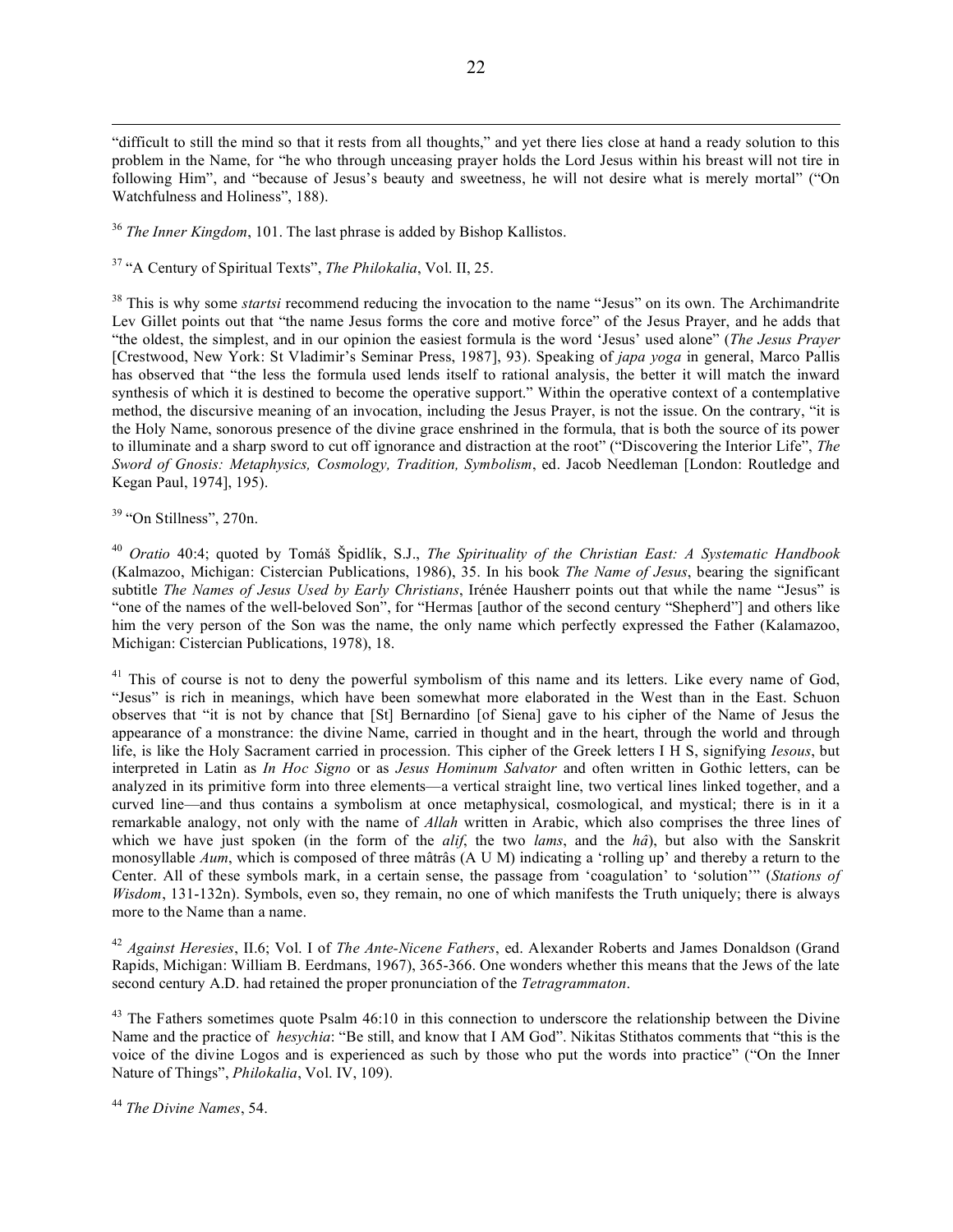$45$  Quoted by Lossky, 37.

 $\overline{a}$ 

<sup>46</sup> Ware, "Praying with the Body", 31.

 $47$  The focus of this paper is spiritual method, but one may note in passing that the ultimate goal of these two traditions is described by their masters in remarkably similar terms. It is impossible not to think of the maxim of Islamic mysticism that "the Sufi is not created" when St Gregory Palamas describes *theosis* or deification as "unoriginate (not only uncreated), indescribable, and supratemporal" and when he says that "those who attain it become thereby uncreated, unoriginate, and indescribable, although in their own nature they derive from nothingness" (*The Triads*, ed. John Meyendorff and trans. Nicholas Gendle [New York: Paulist Press, 1983], 86). St Gregory says that he is here following "the divine Maximus", that is, St Maximos the Confessor, who tells us in turn that the supreme spiritual state involves 'the complete reversion of created beings to God. It is then that God suspends in created beings the operation of their natural energy by inexpressibly activating in them His divine energy" ("First Century of Theology", *The Philokalia*, Vol. II, 123). Meanwhile Ibn al-'Arabî teaches that "the final end and ultimate return of the gnostics . . . is that the Real is identical with them, while they do not exist" (*Futûhât al-Makkiyya*, II.512.9, quoted by William C. Chittick, *The Sufi Path of Knowledge: Ibn al-'Arabî's Metaphysics of the Imagination* (Albany, New York: State University of New York, 1989), 375.

<sup>48</sup> *St Gregory Palamas*, 66.

<sup>49</sup> Quoted by McGinn, 146-47.

<sup>50</sup> "Babylonian Captivity", quoted by Karlfried Froehlich, "Pseudo-Dionysius and the Reformation of the Sixteenth Century", in Introduction III to *The Complete Works*, 44.

<sup>51</sup> *The Transcendent Unity of Religions*, 51-52. Schuon continues, "It can therefore be said that the universalism of initiates is virtual as to its possible application, and that it becomes effective only when circumstances permit or impose a determined application. In other words, it is only after contact with another civilization that this universalism is actualized, though there is, of course, no strict law governing this matter, and the factors which will determine the acceptance by such and such an initiate of any particular alien form may very greatly according to the case" (52).

<sup>52</sup> "On Stillness", 270n. He adds that God, "seeing your intellect so strict in guarding itself", will "Himself bestow pure and unerring vision upon it and will make it participate in God".

<sup>54</sup> *The Divine Names*, 54, 49.

<sup>55</sup> *The Letters* in *Pseudo-Dionysius: The Complete Works*, trans. Colm Luibheid (New York: Paulist Press, 1987), 264 (Letters Three and Four). In this respect, Schuon observes, the Name of Jesus is like all "Divine Names", which "have meanings that are particular because belonging to a revealed language and universal because referring to the Supreme Principle. To invoke a Divinity is to enunciate a doctrine; he who says 'Jesus' says implicitly that 'Christ is God'" (*Stations of Wisdom*, 132).

<sup>56</sup> "On Watchfulness and Holiness", 185.

<sup>57</sup> Quoted by William Stoddart, *Sufism: The Mystical Doctrines and Methods of Islam* (New York: Paragon House, 1985), 83. There could be no clearer evidence of Schuon's claim that while "dogmatically the divergence between Christianity and Islam is irreducible, metaphysically and mystically it is no more than relative" (*Christianity/Islam*, 104).

<sup>58</sup> *The Way and the Mountain* (London: Peter Owen, 1991), 96.

<sup>59</sup> One is reminded of Christ's words to the Pharisees: "Woe to you lawyers! for you have taken away the key of knowledge; you did not enter yourselves, and you hindered those who were entering" (Luke 11:52).